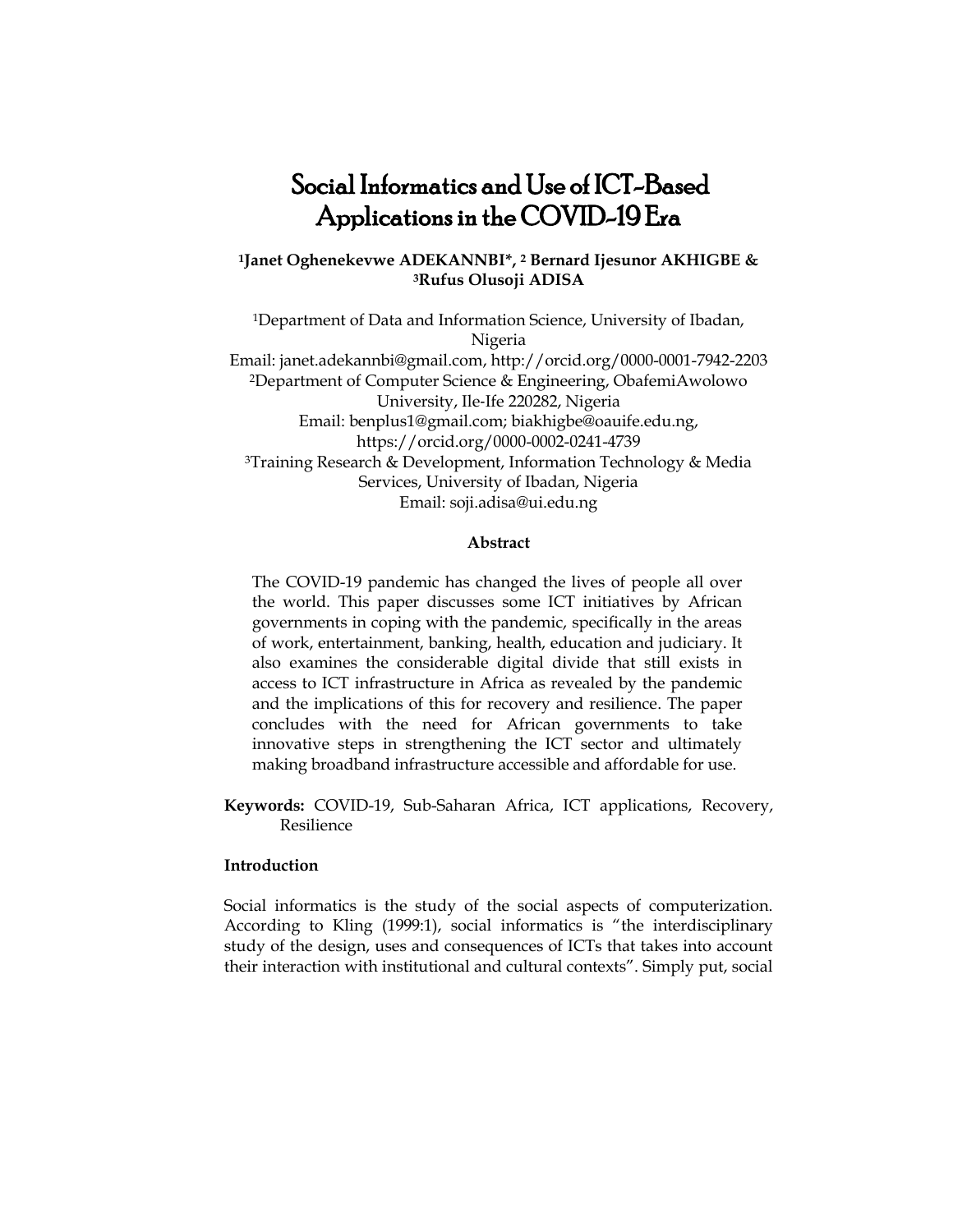informatics examines the influence of information and communication technology (ICT) use in social settings. The key point emphasised in the definition of social informatics is the fact that institutional and cultural contexts influence the way ICTs are used and the consequences arising from their use. In this paper, ICT is broadly defined as a set of technological tools which enable information to be created, stored, shared or transmitted [\(UNESCO Institute for Statistics,](https://ictlogy.net/bibliography/reports/contacts.php?idc=1017) 2009). Such tools or applications include computers; the internet; broadcasting technologies such as radio, television, audio and video players; and telephony.

The ubiquitousness of the World Wide Web has made it difficult to escape the influence of ICT-based applications in social settings, as they have become integral to almost every aspect of human life including work, education, health, banking, entertainment among others. They continue to shape individuals', households', organisations' and countries' access to information, people, services and technology. ICT is regarded as a dependable vehicle for achieving many of the 2030 Sustainable Development agenda. However, the global COVID-19 pandemic has presented an enormous challenge for reaching these goals. Notwithstanding the disruption in almost every aspect of life arising from the COVID-19 pandemic, the reliance on ICT-based applications has increased. ICT-based applications have been the focus of several business sectors and services as many technologies have emerged making the world more interconnected than it ever was and creating new ways to live, learn, teach, work and communicate.

Within the context of the COVID-19 era, this paper discusses the influence of ICT-based applications on the social life of Africans generally, using indicators in the Africa Agenda 2063 and the United Nations Sustainable Development Goals. Specifically, the paper focuses on the impact of these ICT-based applications on work, entertainment, health, banking, education and governance, relying on existing data from national, sub-regional, regional or continental levels. It also reviews the implication for recovery and resilience.

## **Work**

The SDG 8 aims to promote decent work and productive employment for all. One of the targets of this goal is to make working environments secure as well as safe for all workers. However, according to the International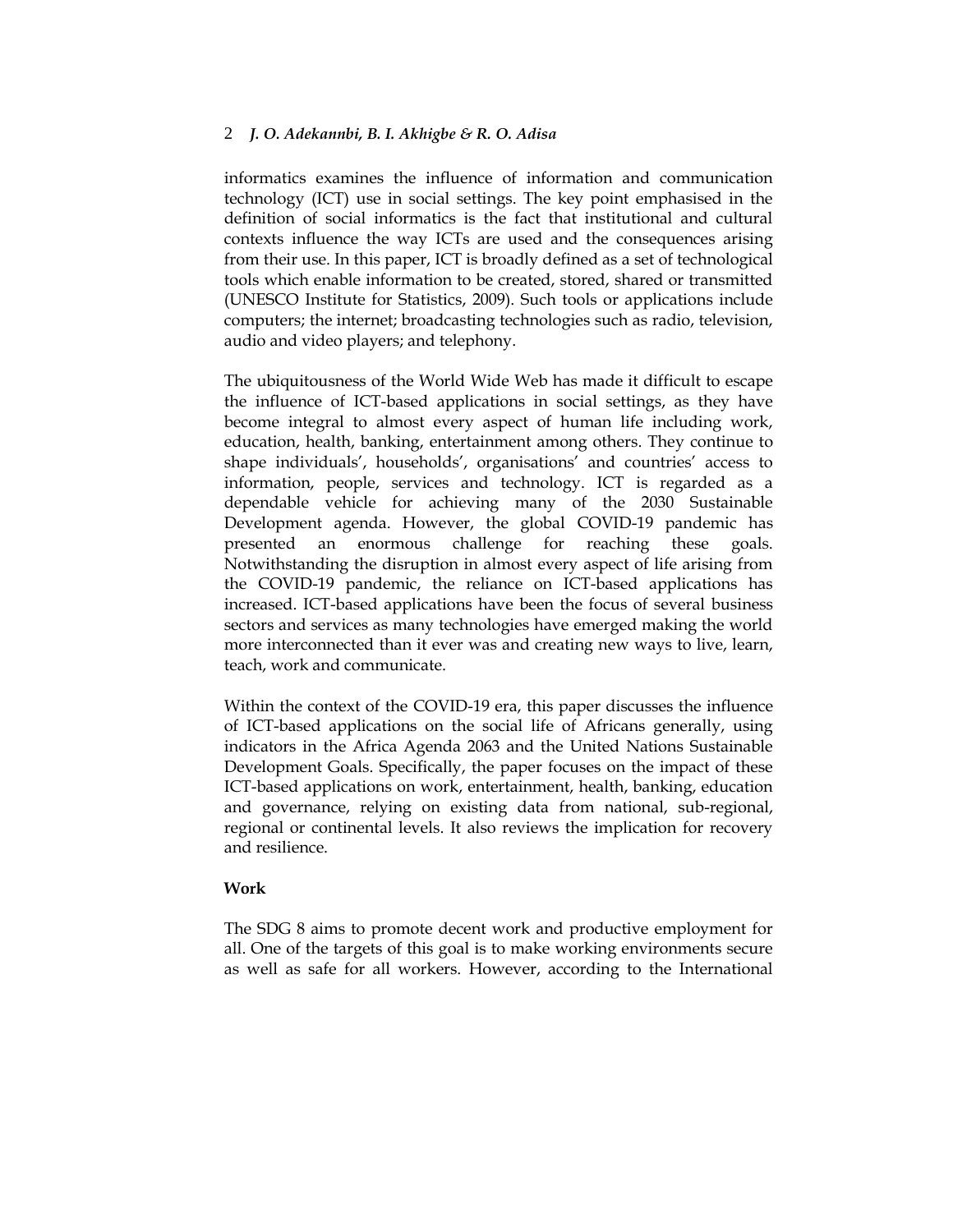Labour Organization (ILO)(2020a), today"s world of work is characterized by widespread deficits in decent work, and tackling this problem by workers, employers and governments continues to be a formidable task in many countries. The COVID-19 pandemic compounded this problem as many workers were exposed to the virus at their workplaces. Social distancing was one of the immediate responses to inhibit the spread of COVID-19. This led to most governments instructing the closure of all offices while employees and self-employed individuals work from home. Hence, many people for the first time had to rely on ICTs to support remote working or telecommuting.

## *Telecommuting (Telework)*

Telecommuting is an employment arrangement where an employee works remotely outside of a traditional office with the aid of ICT (Eurofound and ILO, 2017). The prevalence of tablet computers and smart phones has enabled working from home and working on the move (ICT-mobile work). According to Barbuto*et al.* (2020) and Thulin*et al.* (2020), the benefits of telecommuting to both workers and organizations include performance enhancements, reduction in the costs of home-work commuting, higher employee satisfaction and saving time and organizational resources.

#### *Telecommuting in the COVID-19 era*

The COVID-19 pandemic restricted a large part of the working population to work from home and this led to an exponential rise in video and phone calls and demand for video conferencing. Many people organize meetings through online apps and collaboration platforms such as Zoom, Google Meet, Skype, WhatsApp, Microsoft Teams and FaceTime. For example, prior to the COVID-19 pandemic, full-time telework was not the norm among American workers even though 40% of the workforce held jobs that could be teleworked (Dingel and Neiman, 2020; Kochhar and Passel, 2020). However, the landscape of telecommuting changed abruptly with the onset of the pandemic as almost half of workers were expected to telework some duties at home (Guyot and Sawhill, 2020). Globally, this has led to an increase in the use of ICT-based applications. For example, Microsoft Teams had a 200 per cent increase in meeting minutes from 900 million in March 16, 2020 to 2.7 billion in April (Spataro, 2020). Eric Yuan, Zoom founder and CEO also reported that Zoom meeting participants increased from about 10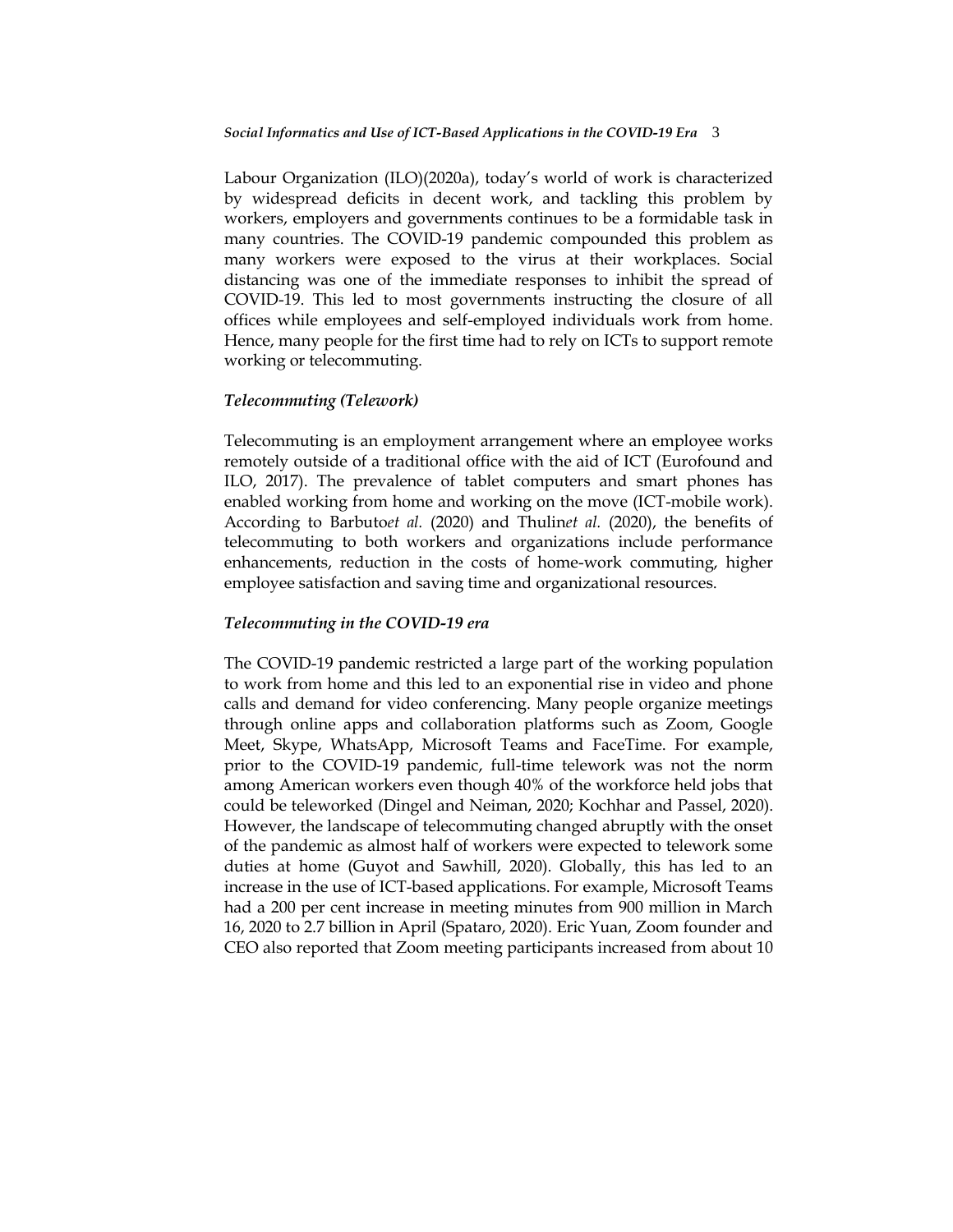million as at December 2019 to over 300million daily in April 2020 (Zoom, 2020).

The use of ICT-based applications for telecommuting was also reported in Africa as seen by initiatives in some African countries. For example, in Cameroon, new modems, USB keys and software were provided by the Ministry of Forestry and Fauna, while a video-conferencing platform was set up by the Ministry of Postal Services and Telecommunications (ILO, 2020b). In South Africa, the Johannesburg Stock Exchange expressed its support for virtual Annual General Meetings to enable companies listed on the JSE to engage with shareholders during the pandemic (Atkins *et al.*, 2020). The Corporate Affairs Commission (CAC) in Nigeria agreed that companies could hold their AGMs by taking advantage of Section 230 of the Companies and Allied Matters Act on the use of proxies. This led to many companies successfully conducting their AGMs through proxy (Corporate Affairs Commission, 2020). Also, Ringier One Africa Media, operator of leading digital marketplaces in sub-Saharan Africa empowered and trained their employees on how to use video conferencing tools such as Zoom, Skype and WhatsApp, to enable them to work remotely (ILO, 2020b).

## *Implications for recovery and resilience*

In a survey conducted in March 2020, 40 per cent of Americans reported working from home (Pew Research Centre, 2020), which coincidentally represents the percentage of Americans who held jobs that could be remotely worked. Evidently, the percentage of jobs that can be teleworked determines the population of people that can work remotely and thus cut down community transmission of the COVID-19 virus. This observation which was noted in other countries has been reported to be due to the very low level of jobs conducive to telecommuting in these economies (Dingel and Neiman, 2020). However, in Africa, the population of people that can work remotely is extremely low. According to ILO (2020c), only 6 per cent of Sub-Saharan Africans have occupations that can be teleworked. Determinants of telecommuting according to Hatayama *et al.* (2020) and ILO (2020c) include - economic and occupational structure, internet access, and likelihood of owning a personal computer. Based on these three determinants, Africa faces a serious challenge with telecommuting in the COVID-19 era and beyond as discussed below: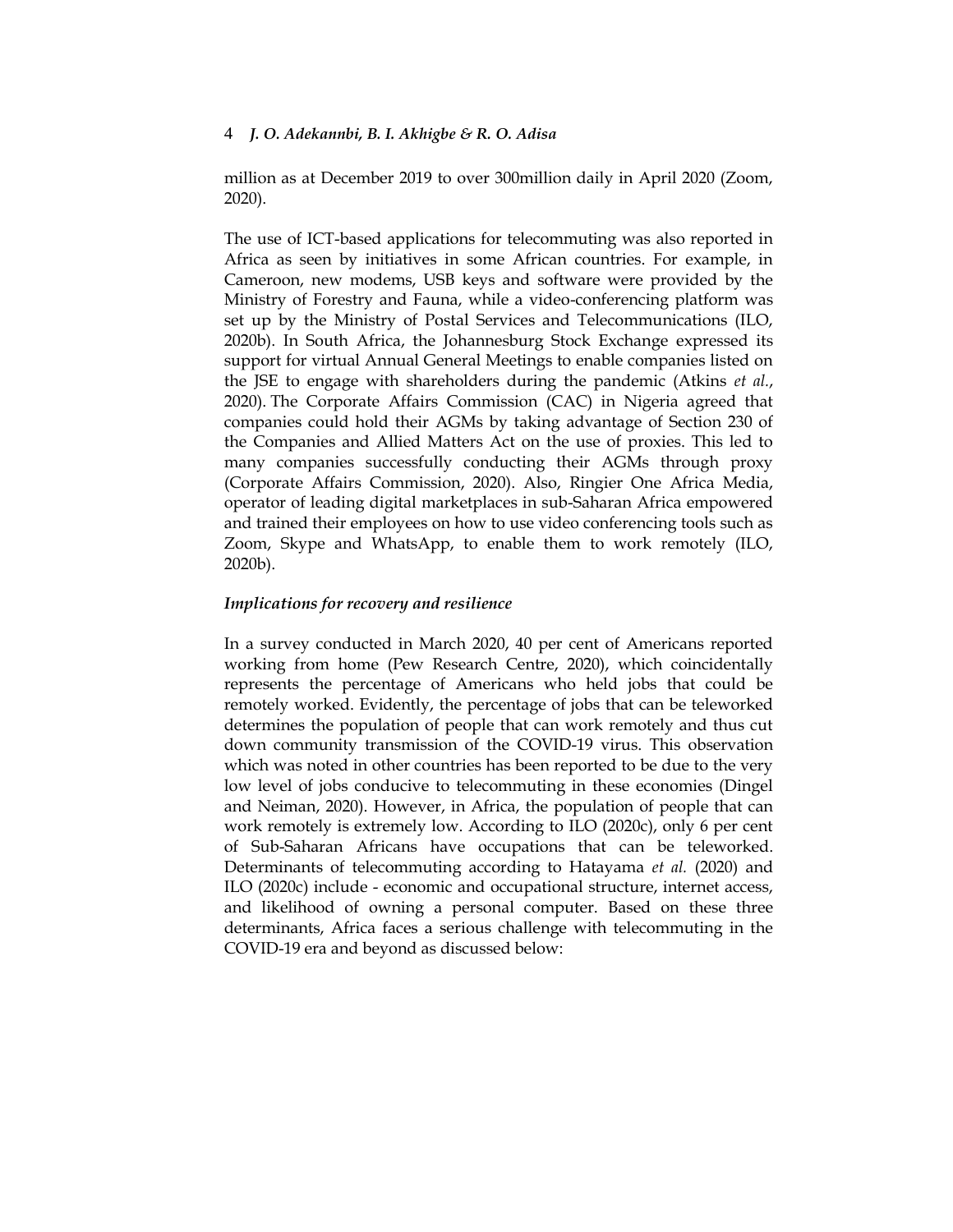#### *Social Informatics and Use of ICT-Based Applications in the COVID-19 Era* 5

*Economic and occupational structure:* ILO (2020a) reported that about 55% of workers in Africa live in poverty. However, with the COVID-19 pandemic, an additional 60 million Africans could become poor (Africa, 2020). Moreover, countries where most available jobs are in ICT, insurance, finance, public administration and professional services sectors can have more employees telecommuting. This is however not the case in most African countries where employees are largely in the construction, manufacturing, tourism and agriculture sectors and are less able to work remotely (Moya, 2020).

*Internet access and likelihood of owning a personal computer.*These two determinants have been combined because according to International Telecommunications Union (ITU) (2019), in all regions of the world, internet access in households exceeds computers. The reason is that owning a computer is no longer a requirement for internet connection as access is also possible through other devices such as smart phones. The global digital divide leaves Africa struggling with inadequate internet access and available ICT applications to enable teleworking. Globally, internet access in Africa is the lowest at only about 30% (ITU, 2019), with just 25% of Sub-Saharan Africans having access to the internet, compared to 80% in Europe (Moya, 2020). Hence, for workers in many African countries, teleworking has been a challenge especially during the pandemic except for employees who work for organisations that specifically support them by providing the necessary hardware and internet access for telecommuting.

Despite this situation, Africa has the potential to improve on the SDG 8 (decent work) as according to Africa (2020), majority of countries (57%) are registering moderate improvements in the provision of decent work for the population. Moreover, the future of increased teleworking is bright in Africa especially in the face of a pandemic as experienced during the COVID-19 pandemic. As reports have shown, there is visible increase in tech-enabled businesses in Africa. PwC (2017) reports that between 2007 and 2016, mobile phone usage in Africa increased by 344%.

#### **The entertainment industry**

The entertainment industry consists of films and music. It is an industry which largely generates income through physical attendance of people at events. It is common to see people attend concerts and movie theatres which are the major sources of income for most actors and musicians (Das, 2020), and at the same time contribute to the national income of many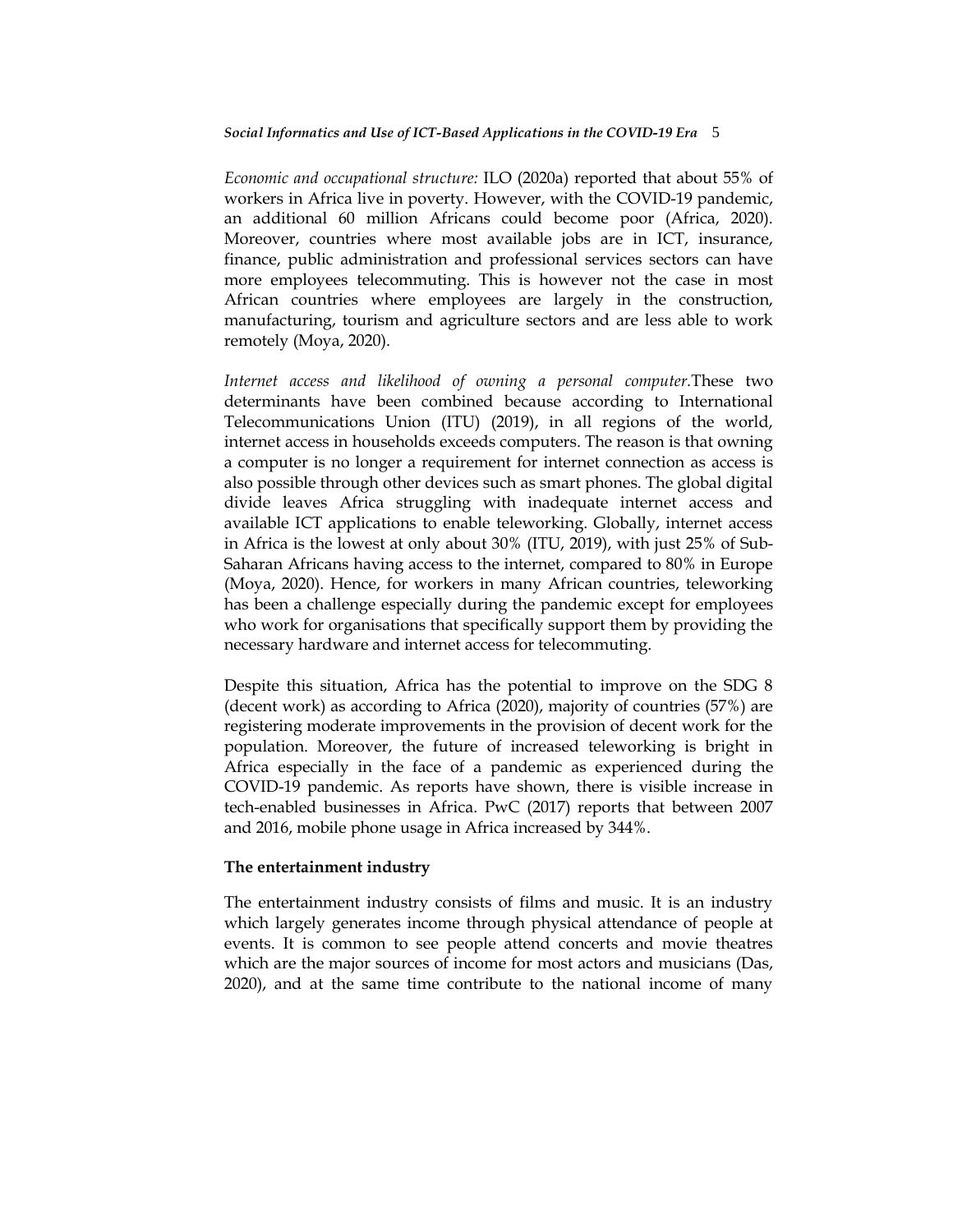countries. For example, in Nigeria, the industry was a significant part of the Arts, Entertainment and Recreation Sector which contributed N291 billion (0.2%) to the country"s Gross Domestic Product in 2019 (National Bureau of Statistics, 2020) and it is estimated that South Africa"s music industry will hit \$178m in revenue by the end of 2020 (Hruby, 2020). Little wonder the Federal Government of Nigeria included the entertainment sector as one of the priority sectors in the country"s Economic Recovery and Growth plan with an estimated \$1billion in export revenue by 2020 (PWC, 2017).

However, the COVID-19 pandemic changed the entertainment industry globally. Governments of many countries placed restrictions on movements and public gatherings in order to curtail the spread of the virus. Hence, physical attendance at concerts and movie theatres have been suspended, leading to industry players creating alternative pathways for their acts. This was possible due to the change in strategy witnessed in the entertainment industry some years prior to the pandemic.

#### *The entertainment industry in the pre-COVID-19 era*

A fundamental change had been made globally in the entertainment industry few years before the pandemic. The industry, which for many years competed based on content and distribution, began to focus more on user experience. Most players in the industry began to see the need to focus not just on the content of their productions but depending on digital technology and the internet to create an engaging user experience for their fans (PWC, 2017), and ultimately creating an industry which has become a single marketplace through ICT-based applications. Large companies such as Facebook, Google and Netflix embraced emerging technologies to create value and deliver contents directly to end-users without the traditional broadcasters, cable and satellite operators. Users also have access to music and films through ICT-based applications on mobile phones. Moreover, most African entertainers started promoting their contents on social media platforms especially Twitter and Instagram. It should however be noted that in addition to this use of ICT-based applications to drive content, many players in the industry especially those in the music category still relied on physical attendance in concerts to drive their major income. This however changed with the pandemic.

#### *The entertainment industry in COVID-19 era*

The entertainment industry has experienced a major downturn due to the pandemic. The restriction in movement and gathering of people, has led to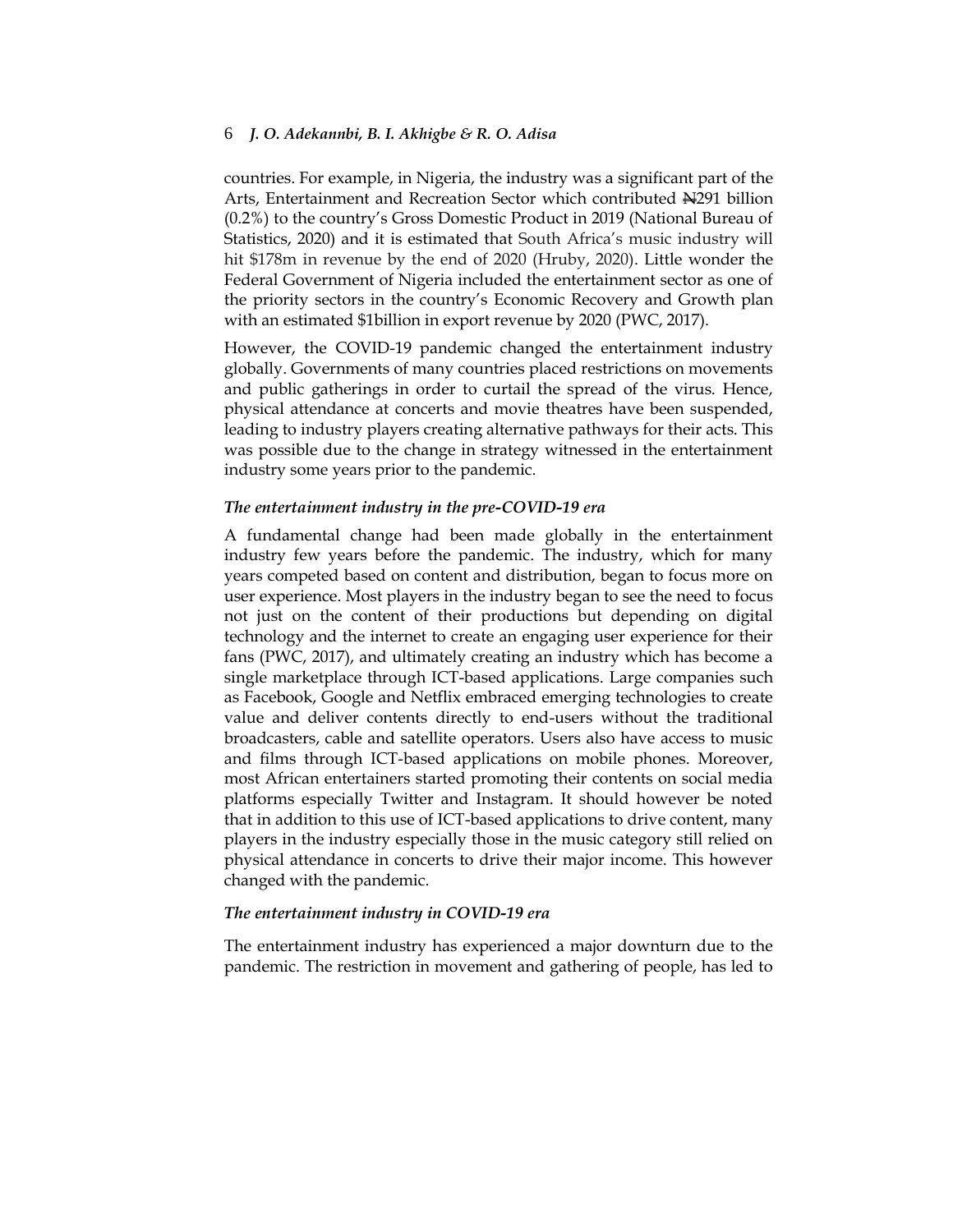huge revenue loss for the industry. However, the pandemic led to an acceleration in the rate of digital adoption in the entertainment industry (Das, 2020; Okwumbu, 2020), in many ways including the use of mobile media such as TikTok and Instagram for online productions; a change from the cinema attendance to video-on-demand and applications such as YouTube, Netflix and Amazon Prime, and; digital concerts (music, standup-comedy) performed live on Instagram, YouTube and Zoom applications. Using these ICT-based applications, players in the entertainment industry have been able to showcase their talents without any interference from the traditional gatekeepers in the industry.

## *Implications for recovery and resilience*

Similar to every other sector, use of ICT-based applications during and post pandemic to meet recreational needs has its challenges. For example, while the rate of global access to electricity is 87 percent, the rate in Africa is just 43 percent as most residents in African countries like Chad, Mozambique, Rwanda, Tanzania and Uganda suffer epileptic power supplies (World Bank, 2019a). Moreover, access to entertainment online is challenging considering the fact that only 30% of Africans are connected to the internet (ITU, 2019), and this is further complicated by poor networks and expensive internet costs. According to the World Bank (2019b), about 1.1 billion additional Africans would have to be connected to the internet for the continent to achieve universal broadband access, a requirement that is unarguably challenging for many African countries.

## **Banking**

A twine exists among Sustainable Development Goals (SDGs) 8, 9, and 16 going by their focus on decent work and economic growth; building infrastructure that is resilient; and institutional development and peace promotion respectively (Africa, 2020). This twine is about increased social protection for global citizenship through Advanced Financial Inclusion (AFI) - a policy that makes financial services available to meet specific financing needs (Salami, 2019). Some level of leapfrogging, at times in unquantifiable quantity has been evident in the digital agenda of transformation in the banking sector the world over through the use of technology. Therefore, investments in ICT-based solutions have become critical in improving growth and innovation as enshrined in SDGs 8, 9, and 16.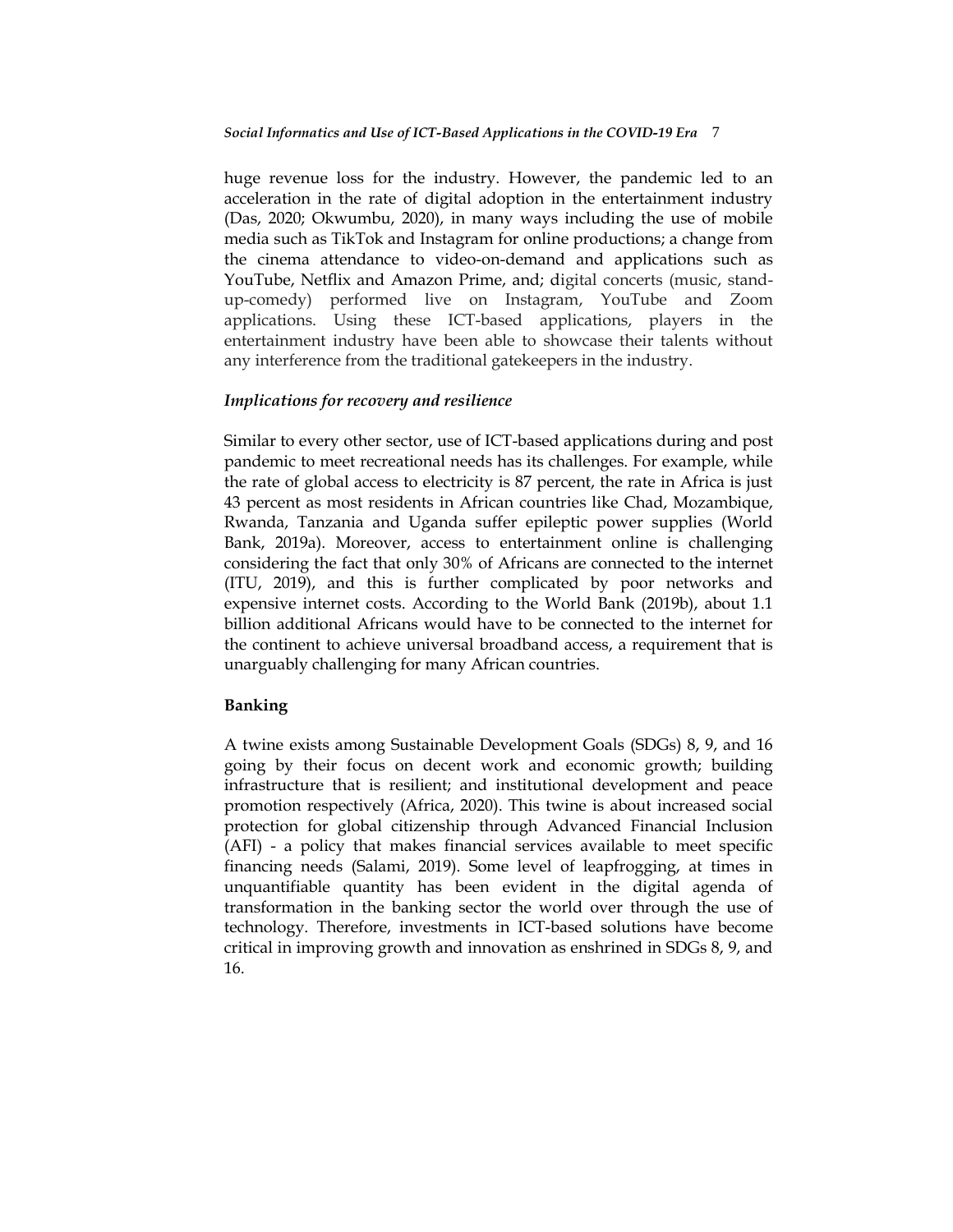## *The banking industry in the COVID-19 era*

The use of ICT made the crisis caused by the pandemic bearable in developed countries. To curb the spread of the virus, digital banking solutions were sought. They quickly promoted contactless banking and reduced in-person transactions and exchanges using front-end digital platforms (Melamedov, 2020a). In the UK, banks offered peer-to-peer solution called "pay people nearby." This solution uses the bluetooth technology to make payments to users in their neighborhoods (Melamedov, 2020b). In other parts of Europe, digital channels(terminals) for self-service, call centers, mobile and Internet banking platforms were all ramped up to provide customer services with strict safety guidelines. Due to several safety and health requirements, the behaviour of bank customers changed swiftly overnight. This saw a rise in the usage of mobile banking applications and contactless payments up to over 80% and 30% respectively (Oertli, 2020). A rethinking of banking solution was therefore necessary, particularly in critical areas. Some of the critical areas and the Digital Innovative Solutions (DIS) relied on during the pandemic as stated by (Oertli, 2020) are discussed subsequently.

### *Clients' protection from deceitful transactions*

Artificial Intelligence (AI) was channeled through Machine Learning (ML) for early warning system to curb Credit Card (CC) transactions with realtime data and adaptive analytics. Compared to the pre-COVID-19 period, Credit Card fraud reduced by over 40%.

#### *Legal and regulatory requirements were fully supported*

The technique of ML **t**hrough robust smart data analytics was applied to regulate and uphold legal requirements. Deviations in transactions and client profiles can be risky. With this technique, this risk in client transactions was averted with increased speed and quality during the pandemic.

#### *Increased operational efficiency*

ICT application drives automation. With data analytics, improved financial services were provided to clients. Robotics played a major role in this. They handled large documentation packages for clients with short archiving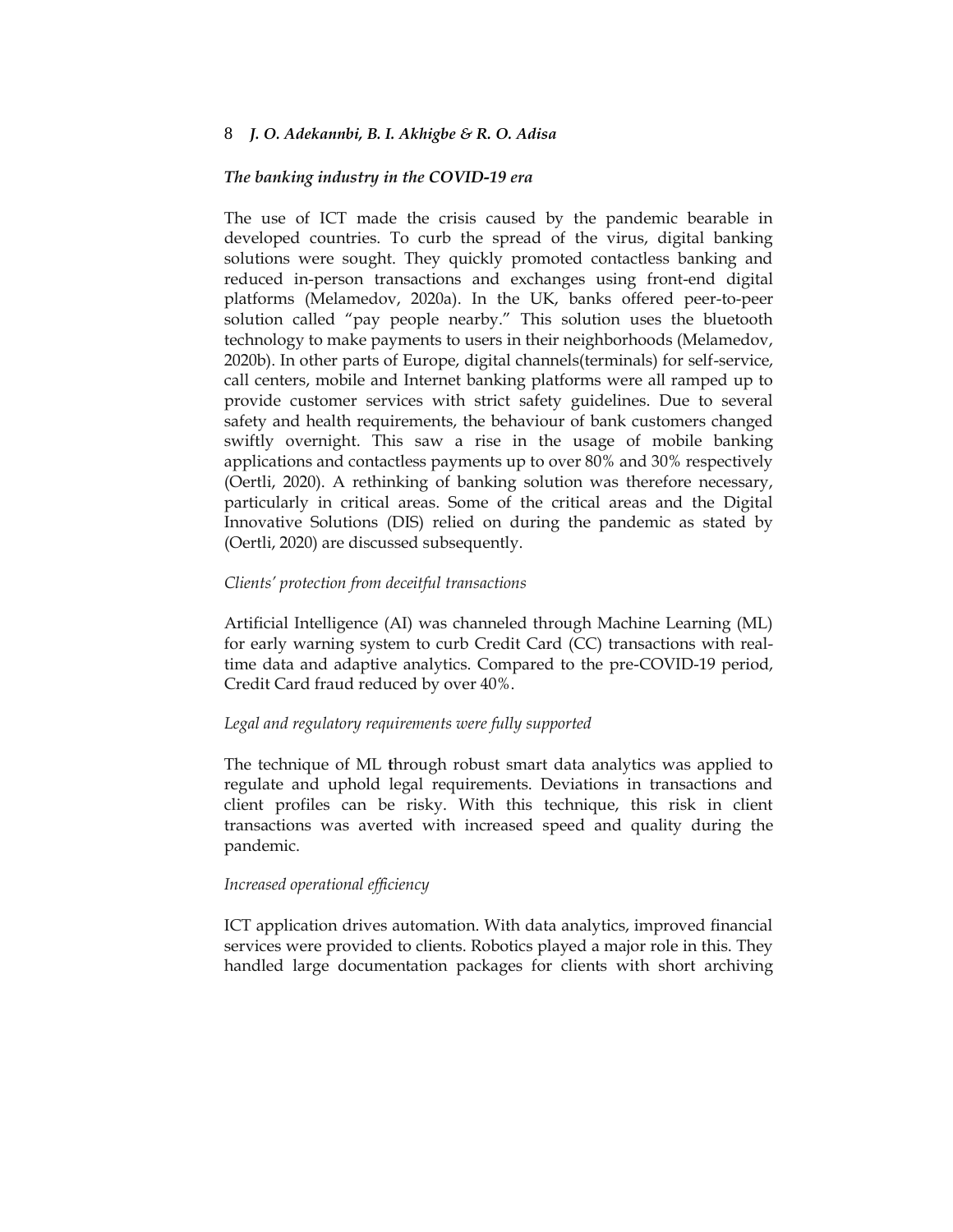time. In the Swiss banking sector, robots processed requests for credit facilities and data screening were done from incoming physical mails.

# *Better clients' services using data analytics*

Efficient and relevant financial services, adequately tailored to meet clients' needs, were provided through digital solutions that relied on data and analytics. Some level of Neobanking thrived during the pandemic in France beyond the level of using mobile application. Digital fingerprinting served as a means of authenticating cardholders instead of signature or PIN code for mobile payments and biometric cards and as such, consumers avoided physical contact with terminals in the bank, shopping mall, among others (Gelze, 2020).

#### *Implications for recovery and resilience*

Given the peculiarity of Africa regarding ICT savviness, it will be true to say that customers are willing and ready to adjust themselves to digital banking solution. Presently, most banks in the continent have embraced the use of mobile applications and some level of online Internet banking. This is because of the growing level of Internet penetration and use of smart phones in the continent. The future of banking may well be Neobanking due to advancements in digital technology (Gomber*et al.,* 2018). With digital technology, which depends on ICT infrastructure Neobanks will use disruptive technologies that include big-data analytics, AI, block chain (or digital ledger) technology and cloud computing to dominate the traditional banking that rely on physical presence. The dire consequences of the current pandemic and the fear of being infected with the virus has made it imperative to look the way of Neobanking, which operates solely online using the Internet. However, poverty, lack of adequate ICT infrastructure, epileptic electric power supply, lack of quality education, are some of the challenges Africa as a continent will need to overcome. Though technology has so much to offer in the delivery of the SDGs, the onus lies on political leaders, policy makers and other stakeholders to use the right technology without abusing and using it to infringe on civic freedoms and other privacy concerns (World Bank, 2016; Khemani, 2020: 4).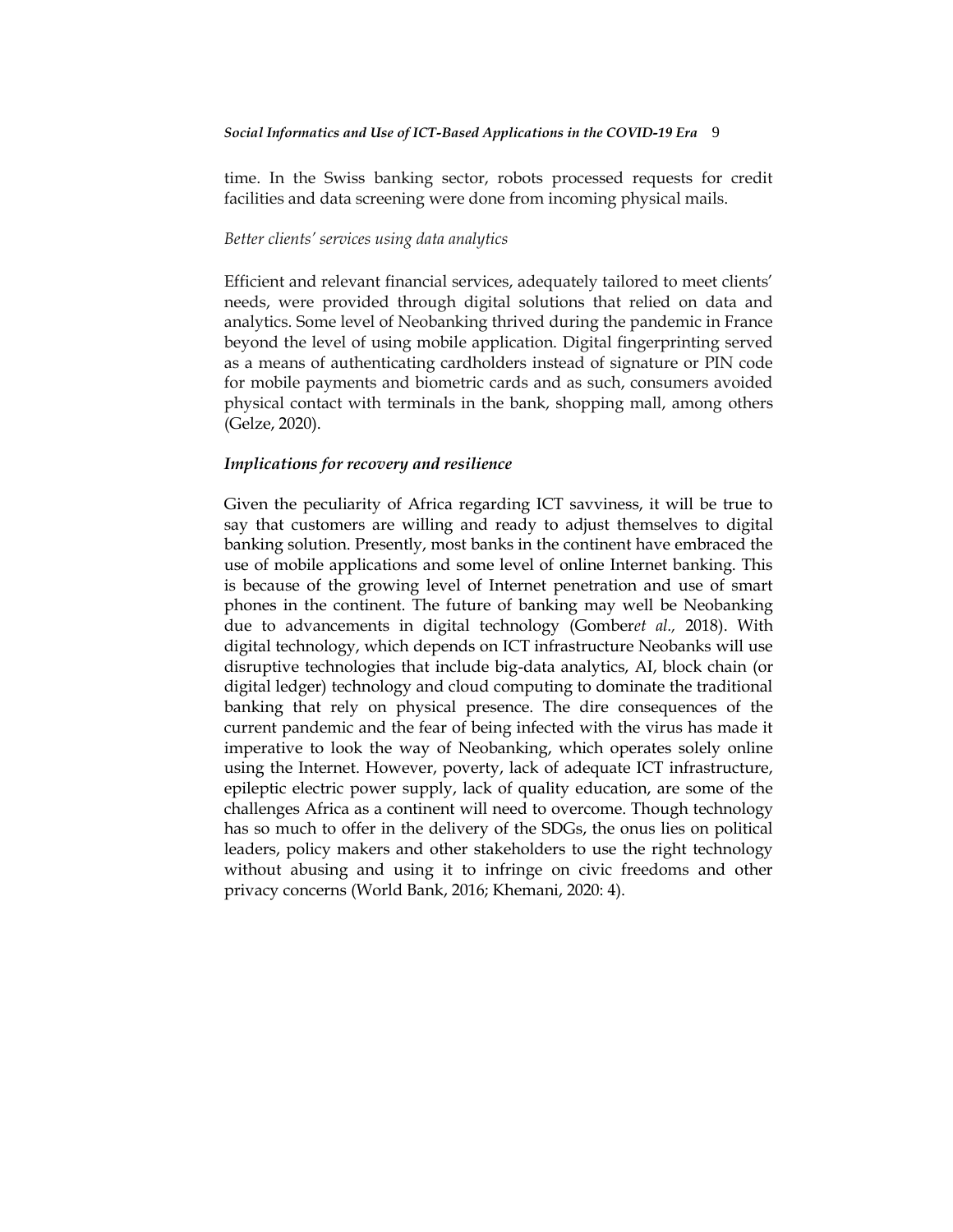# **Health**

## *The health sector during the COVID-19 pandemic*

The Sustainable Development Goal 3 (SDG3) target is achieving Good Health and Wellbeing (GH&W) for all global citizens irrespective of where they reside and their financial status (Cerf, 2018:1). Access to GH&W significantly reduces poor health and its negative effect on the wealth of individuals, a nation and cumulatively a continent. In most African countries, the weaknesses of existing health institutions were unveiled by the COVID-19 pandemic. However, though the health institutions are fragile, complex and tricky to manage, they are highly adaptive. The shortage of Health Workers (H-Ws) further worsened this challenge. As it stands, there are 1.30 H-Ws per 1000 population, which is far below the WHO-SDG required demand and supply threshold of 4.45 H-Ws per 1000 population to meet the SDG3 agenda (Liu *et al.,* 2017). As if these weakspots were not enough odds against the vision of universal access to healthcare by 2030 (Africa, 2020); then came the pandemic with unprecedented vulnerabilities, thus warranting a rethinking of the healthcare systems globally. Some of these vulnerabilities are the risks of the pandemic to the health of H-Ws, the inability of H-Ws to remotely work from home, and the failure to strategically deploy early viral testing. In Africa, the shortages of sundry equipment for H-Ws, ICU ventilators and beds were abysmally high, and in most cases these materials were not even available (Nicola *et al.,* 2020). These challenges often left hospitals in chaos.

## *ICT use cases across the globe*

The application of ICT has led to interesting results especially in the reduction of direct person-to-person transmission of COVID-19 virus. Generally, there has been reported cases of the use of ICT applications. Some of these instances of ICT use are presented as follows based on reports from (e.g. Boulos and Geraghty, 2020; CIPESA, 2020; EIB, 2020; HSRC, 2020; Nicola *et al.,* 2020; UN-DESA, 2020);

*Telehealth/Telemedicine:* This ICT use was visible in constrained environments that were created by the pandemic and was effective since it reduced personal contacts between the sick and the physician. Wearable IoT devices were used to track patients" vital signs remotely. Using the 5G wireless networks, Web robots assisted H-Ws in communicating and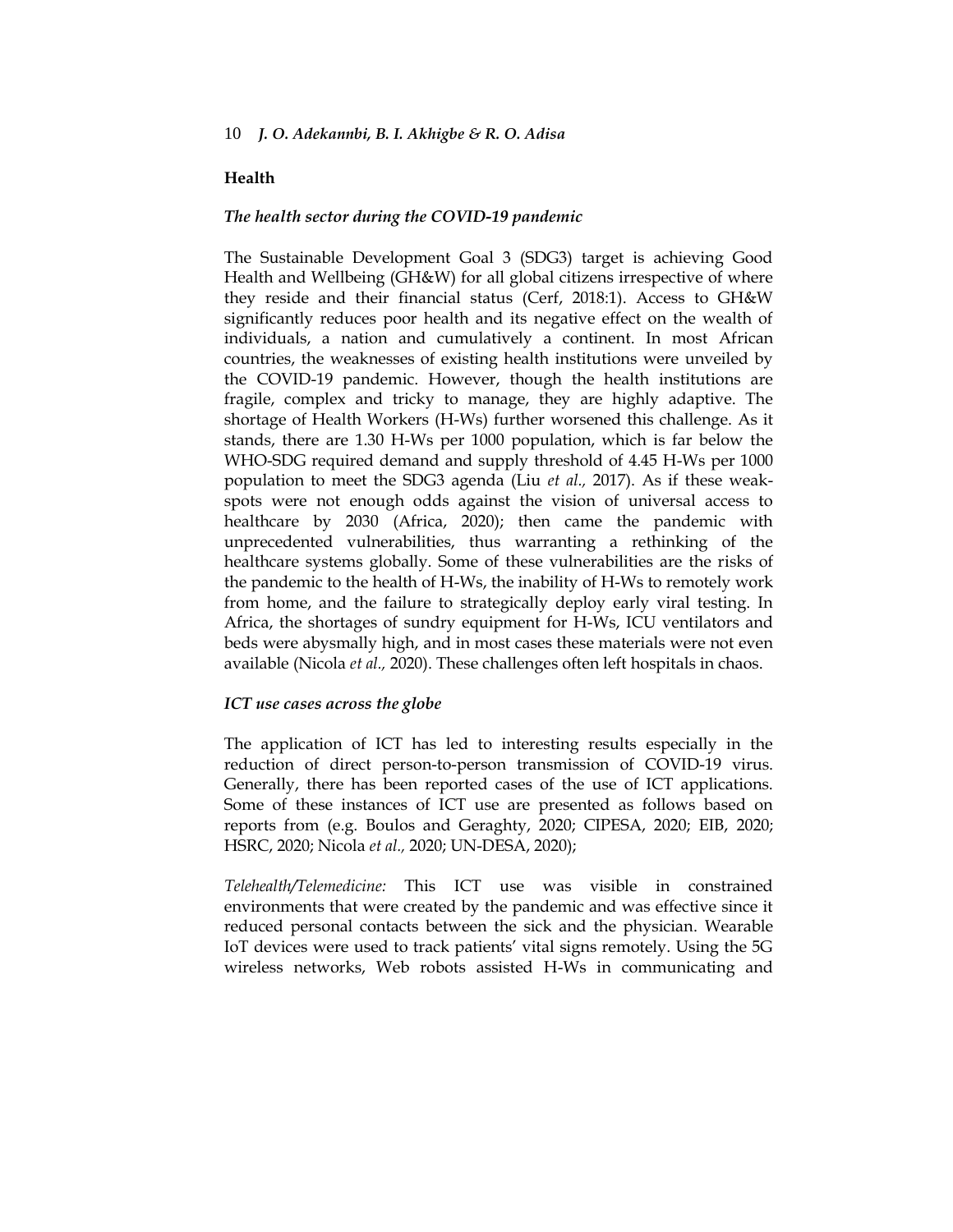monitoring patients. Personal diagnoses were also possible for patients through the use of Chatbots.

*Drones:* These unmanned aerial vehicles helped in minimizing human contact and interaction, and crowd surveillance. Equipped with aerial spectrum, sky speakers and cameras, they were deployed to make public announcements, manage the lockdown, and monitor sensitive places within cities. Crowed screening, the spraying of disinfectants, and delivery of medical supplies and other essentials were achieved with speed compared to the manual method.

*Treatment modalities for mental health:* Mental health spiked during COVID-19 and digital prevention and treatment were deployed virtually. In China, social media platforms were used to communicate and foster mental health education. From social media posts through Artificial Intelligence (AI), potential crisis and the likelihood of suicide attempt were identified and proactively addressed. In Singapore, online psychotherapy were provided using videoconferencing via mobile apps.

*Treatment through the enforcement of quarantines:* Self-quarantine was also initiated during the pandemic to continuously track patients via smart phones. Location data was used in tracking the movements of individuals on self-quarantine. Both background and identity parameters of carriers were published to alert others within the same circle of settlement to selfisolate and show the level of geographic risk and the progress of the virus.

*Digital dashboard:* Disease cases and their prevalence were easily mapped using geographic Information Systems and other online real or near-realtime ICT techniques. Predictive risk analysis with population travel data were done and shown on map-centric dashboards during the outbreak. The one in the John Hopkins Center for Systems Science and Engineering dashboard is a typical example. These dashboards inform health professionals and the public about an outbreak and gives early warning alert. It greatly reduced exposure among officials.

*Medical supply chains:* ICT was also used to provide elastic and more robust medical supply chains. This became useful in the management and coordination of the shortages of personal protection equipment that was massive during the pandemic.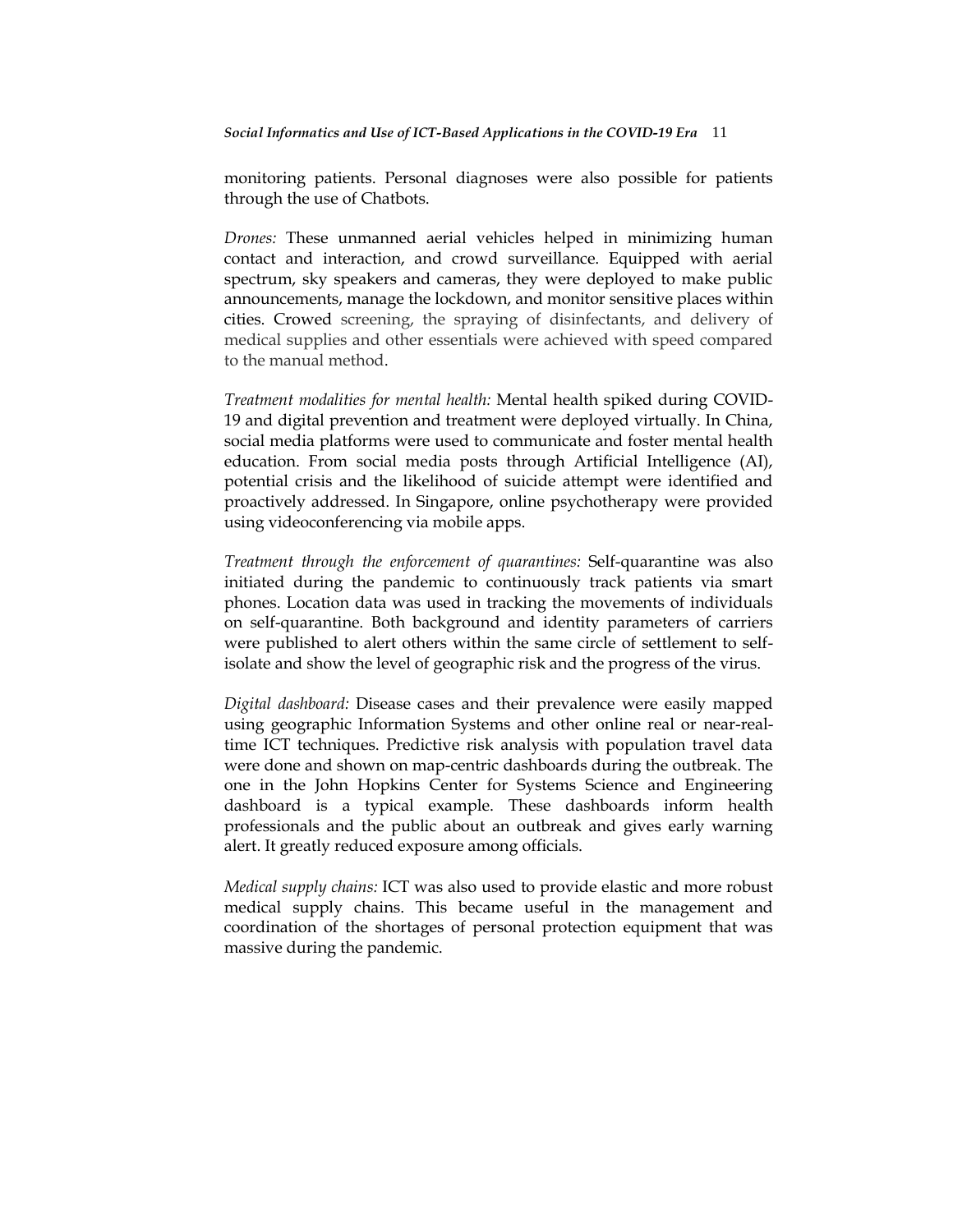#### *ICT Use Cases in Africa*

In Africa, the containment of COVID-19 was attributed largely to the strict adoption of WHO"s health and safety guidelines, and other initiatives that include testing (on small scale), isolation, a little bit of contact tracing, physical/social distancing, treatment, restrictions of travels and public gatherings, lockdowns, improved hygiene and the use of face masks. The use of local approaches that rely on local herbal medicines has also been reported (Iwuoha*et al.,* 2020). In some African countries, digital and online platforms played significant role in the containment of the virus (Semo and Frissa*,* 2020). Presently, about 100 innovative digital solutions at different stages of testing and implementation have been reported in the continent (EIB, 2020). Some of these solutions include the use of robots that are remotely controlled to broadcast safety instructions, minimise bodily contacts, and ensure lockdown compliance in Tunisia. Drones are currently being used in Ivory Coast, Uganda and Senegal to inform citizens about the virus, sanitise vast areas (CIPESA, 2020), collect test samples in the rural areas to medical labs, and transfer blood between healthcare facilities in Rwanda and Ghana. Websites in local languages are hosted to inform locals about prevention in Cameroon, while people can self-diagnose themselves in Nigeria, South Africa and Sierra Leone using mobile apps. This COVID-19 app rely on users" exposure history and symptoms to help users assess their category of coronavirus risk by themselves. This has helped in reducing the pressure on healthcare workers and care centres. Currently, in Morocco digital healthcare apps are used to monitor patient's situation, drug stocks, and the distribution of equipment through real-time dashboard (EIB, 2020).

## *Implications for recovery and resilience*

Some disruptive digital technologies will hold sway in the healthcare industry worldwide (e.g. drones, IoMT - Internet of Medical Things, which is a type of Internet of things, Machine Learning, Big data, Block chain, and 5G technologies) to sustain and improve on the management of the current pandemic. These technologies will improve especially with data availability. However, the continuous use of these technologies in Africa will depend on improved Internet access and increased use of smart phones due to citizens' purchasing power, and other factors. Digital literacy is another factor that is already limiting the use of these technologies. Benefiting optimally from using these technologies in the continent will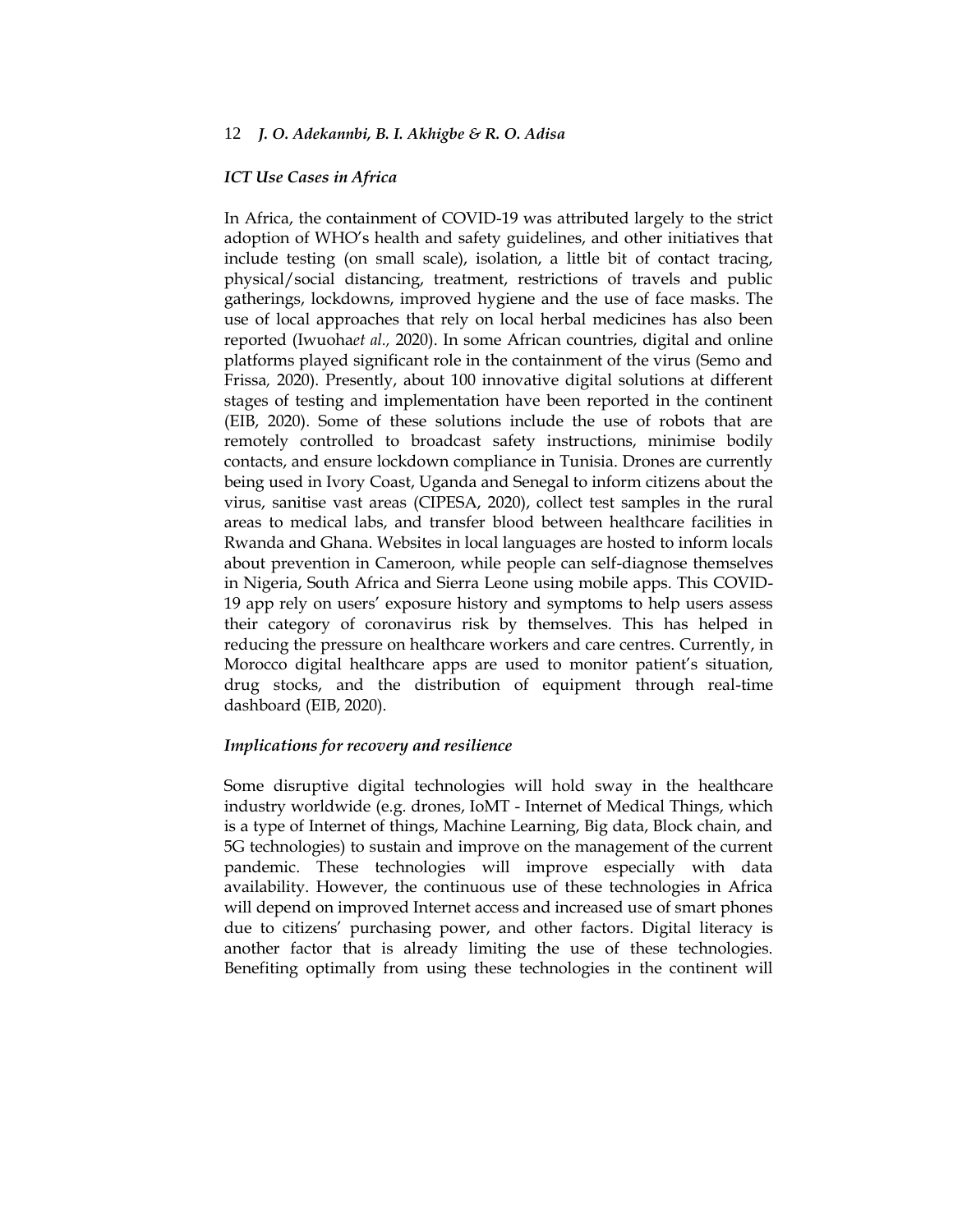need a balance of privacy concerns and health imperatives, the right policy and political will.

# **Education**

The largest disruption to education systems in history was created by the COVID-19 pandemic (United Nations, 2020). These disruptions are worsened in parts of Africa that lie south of the Sahara, where, prior to the pandemic, 47% of the world's 258 million out-of-school children live, 30%due to conflict and emergency (UNESCO Institute for Statistics, 2019). Education became an important factor to keep in mind during COVID-19 pandemic lockdown ordered by the governments of most countries as one of the measures to curtail the spread of the virus. Education is beneficial to all, it primarily drives progress across all the Sustainable Development Goals (SDG)(United Nations, 2020). The focus of SDG4 is to promote an allencompassing, equitable quality education and lifelong learning opportunities for everyone. For schools to operate beyond a physical classroom environment that shelters students from outside distractions, during the lockdowns, many governments and educational institutions have turned to Information Technology (IT) for learning continuity (eLearning Africa, 2020). Digital technologies have been utilised to create alternative pathways to learning. There has been a massive exposure of computer-based and online applications following the pandemic. Coursera declared a free access to their catalogue till July 2020, through an initiative termed "Coursera for Campus" but later extended till September 2020. It was meant to impact the education world in the COVID-19 era. The University of Ibadan, Nigeria, among other universities around the world, benefited from this initiative coming from a giant online training company. In India, Byju's<sup>1</sup> and some others have opened access to live classes for students to continue their learning from home. Director and Co-founder of Byju's, GokulnathDivya, said in a statement that the number of new students using his company App to learn from home daily, has increased by 60 per cent in a week (Raad and Khan, 2020).

Rising Academics is providing SMS-based curriculum to learners in Nigeria, Sierra Leone and The Gambia, while Eneza<sup>2</sup> Education is providing similar services in Cote D"Ivoire and Ghana. Radio and television

 $\overline{\phantom{a}}$ 

<sup>1</sup> <https://byjus.com/>

<sup>2</sup><https://enezaeducation.com/>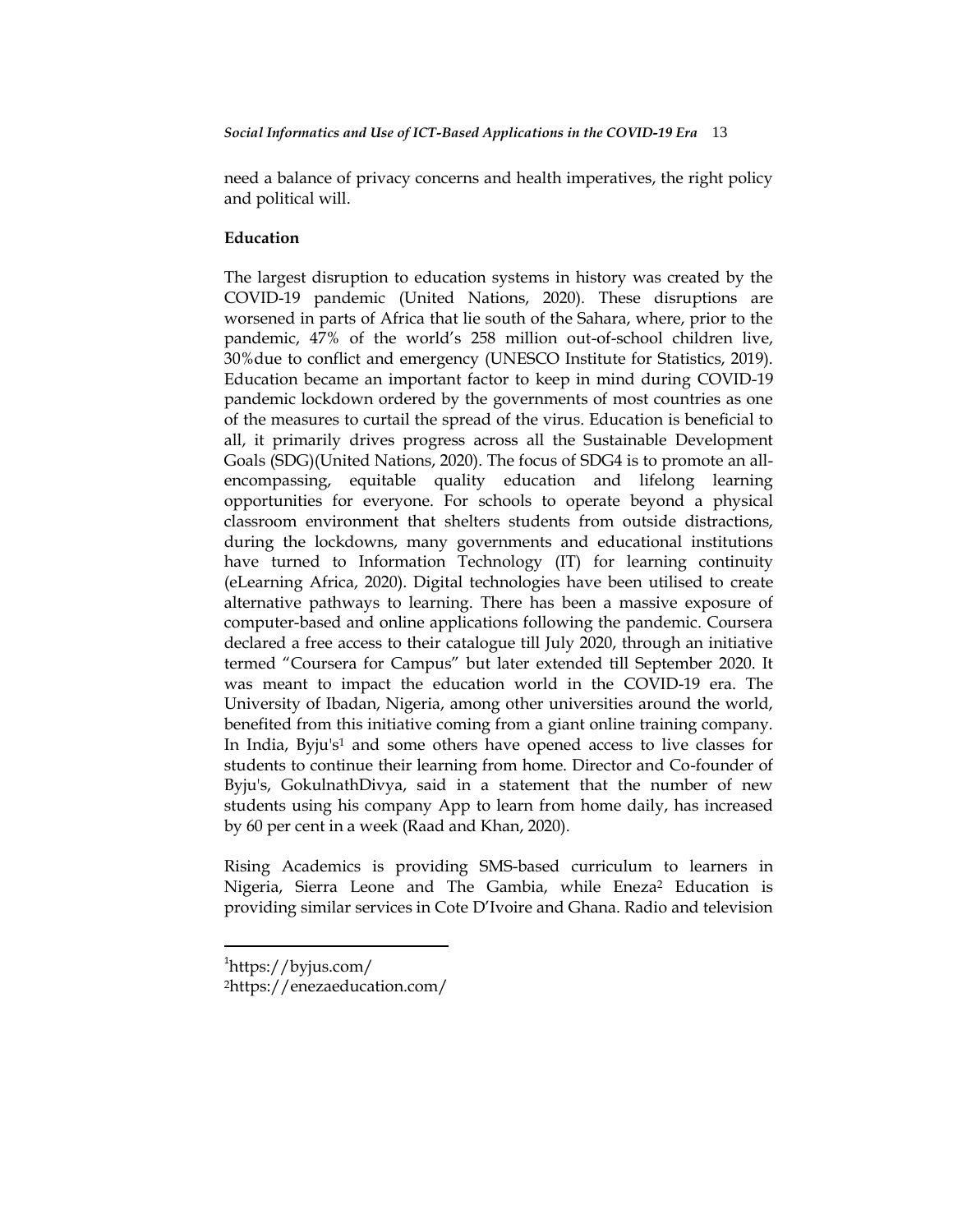have served as educational tools across West Africa (Ajadi, 2020). Some of the States in Nigeria have used radio and television-based educational solutions. They launched programmes on their local stations to teach primary and secondary school students. Generally, many schools engaged their students using the WhatsApp platform to share video recordings of subjects and assignments with their students while the students turned in their work using the same platform. Some schools were able to conduct online examinations using Learning Management System (LMS) quiz tool and other exam software. Zoom, Google Classroom, WhatsApp and YouTube are among other tools that are currently used for online teaching. During stay-at-home orders, a virtual class was successfully held in the University of Ibadan, Nigeria with 940 participants in attendance using the combination of Zoom, Telegram and Google form. The form was used to collect the students" details, Telegram was used for class administration, while Zoom served as the virtual platform. It had its attendant challenges but was adjudged effective and efficient overall.

The COVID-19 pandemic experience has equally allowed us see the impact of the digital divide. According to the International Telecommunication Union (ITU) estimates, 21 percent of learners in Africa have no access to the 3G mobile networks, while 82.2 percent of homes lack internet access (Silvia, 2020). African leaders are expected to reflect on the indispensable role of ICT in education and build partnerships with private technology companies to bridge the divide to allow for implementation of a robust digital learning strategy. This is required to address the loss of learning that has happened during school closures and to prepare for any similar occurrence in the future. School closures especially during this pandemic, have led to loss of learning. According to a joint UNESCO-UNICEF-World Bank survey, in some selected low-and-middle-income countries, at least 31% of total students in the countries surveyed were not reached through digital learning at all. The reach was about 62% of learners in the case of television and 24% in online delivery (UNICEF, 2020). Despite the fact that COVID-19 shock on education was unprecedented, the swiftness and immense efforts made in a short time with capacity to mobilise alternative modes of delivery of education is a proof of resilience. Subsequent to the growing consensus that education is one activity that must resume, many governments took the risks and reopened schools. This came with considerable financial and organizational costs attached to safe and effective reopening (e.g. modification of structure for physical distancing, installation of infrastructure and supplies to ensure basic hygiene). It was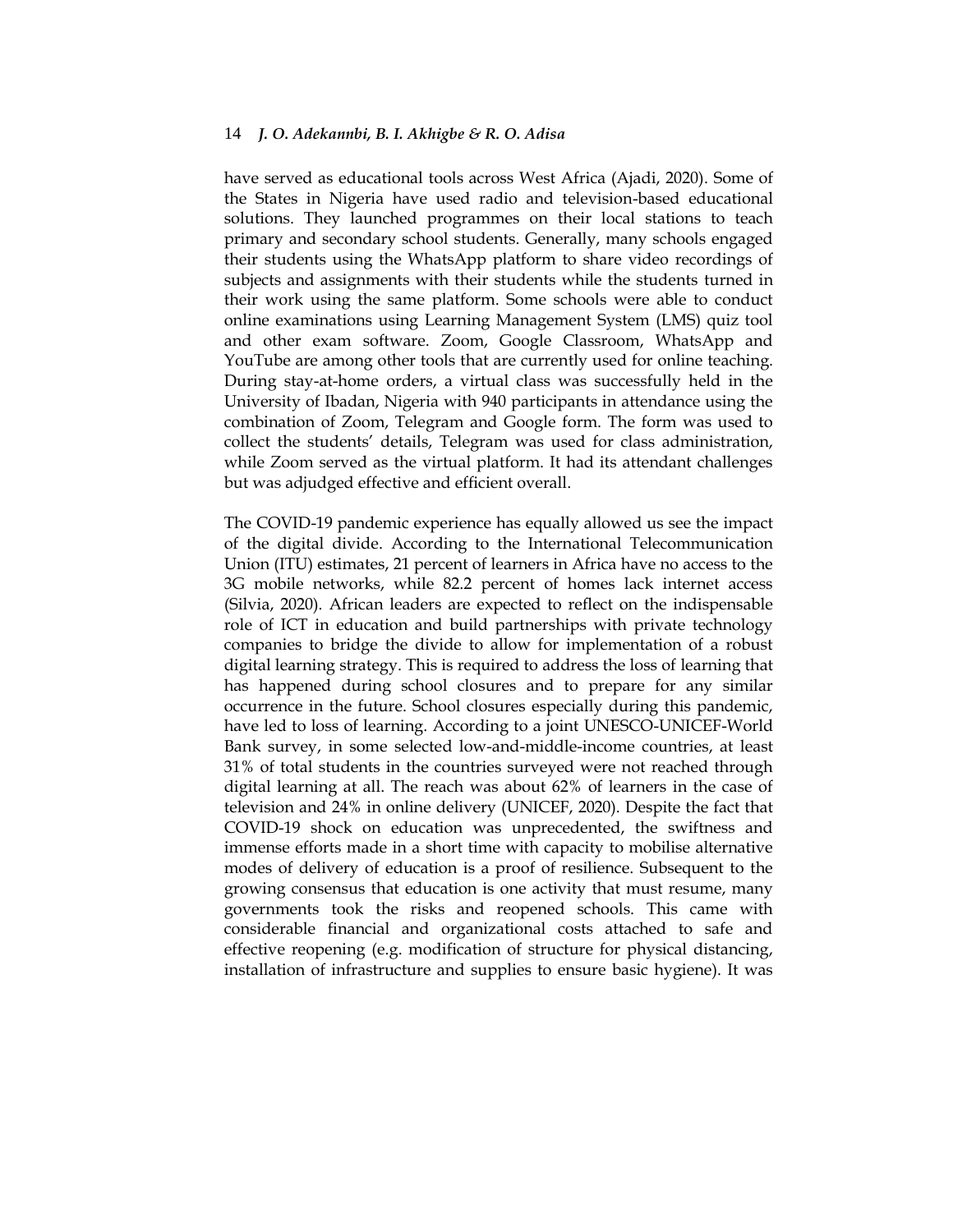an additional challenge to contend with many countries in Africa, where a funding gap already exists in their efforts to achieve SDG 4 (UNICEF, 2020).

The COVID-19 pandemic has brought new opportunities for the education systems, it has boosted the use of technology in education, but also confronted Africa on an issue of how much, what, where, we use the Information Technology in Education. The countries will need to take responsibility for facilitating IT enabled schools, as well as access in the home of the learners, if this technology trends must lead to enduring social and behavioural change across Africa. Also, there is a need for innovative remote teaching modalities that blend with the concept of traditional students in a classroom to ensure our preparedness for future similar incidences. Now is the time to realign the commitment of Africa to speed up action on plan to embrace digital transformation in education and skill acquisition in order to build knowledge, human capital, and capabilities to drive innovations (AU, 2015) as necessitated by COVID-19 pandemic.

#### **Judiciary**

The Sustainable Development Goal (SDG)-16 focuses on governance. One of its targets is to promote the rule of law and guarantee equal access to justice for all, at both national and global levels. Similarly, a related Africa goals 11 of Africa Agenda 2063, aims to promote universal principles of justice, human rights, the rule of law and democratic values (AU, 2015). The Judiciary as an institution of governance is important for promoting the creation of conducive environments for the rule of law to thrive for the economic, political and social transformation in any country (Maseh and Katuu, 2017). Its mandate of adjudication and resolution of disputes between parties and protecting the rights of individuals is carried out through the court sittings. The governments" efforts to curtail the spread of the COVID-19 have a serious impact on the functioning of the justice system and as part of the emergency measures, many courts across the world have been forced to close down or to devise alternative ways of working. In Nigeria for example, the courts were ordered to suspend all sittings across the country, except for the hearing of cases that are urgent, essential, or time-bound in accordance with existing laws (Rule-of-Lawand-Empowerment Initiative, 2020). It became a challenge to make sure that judicial cases are not deferred or paralysed as justice delayed, is justice denied.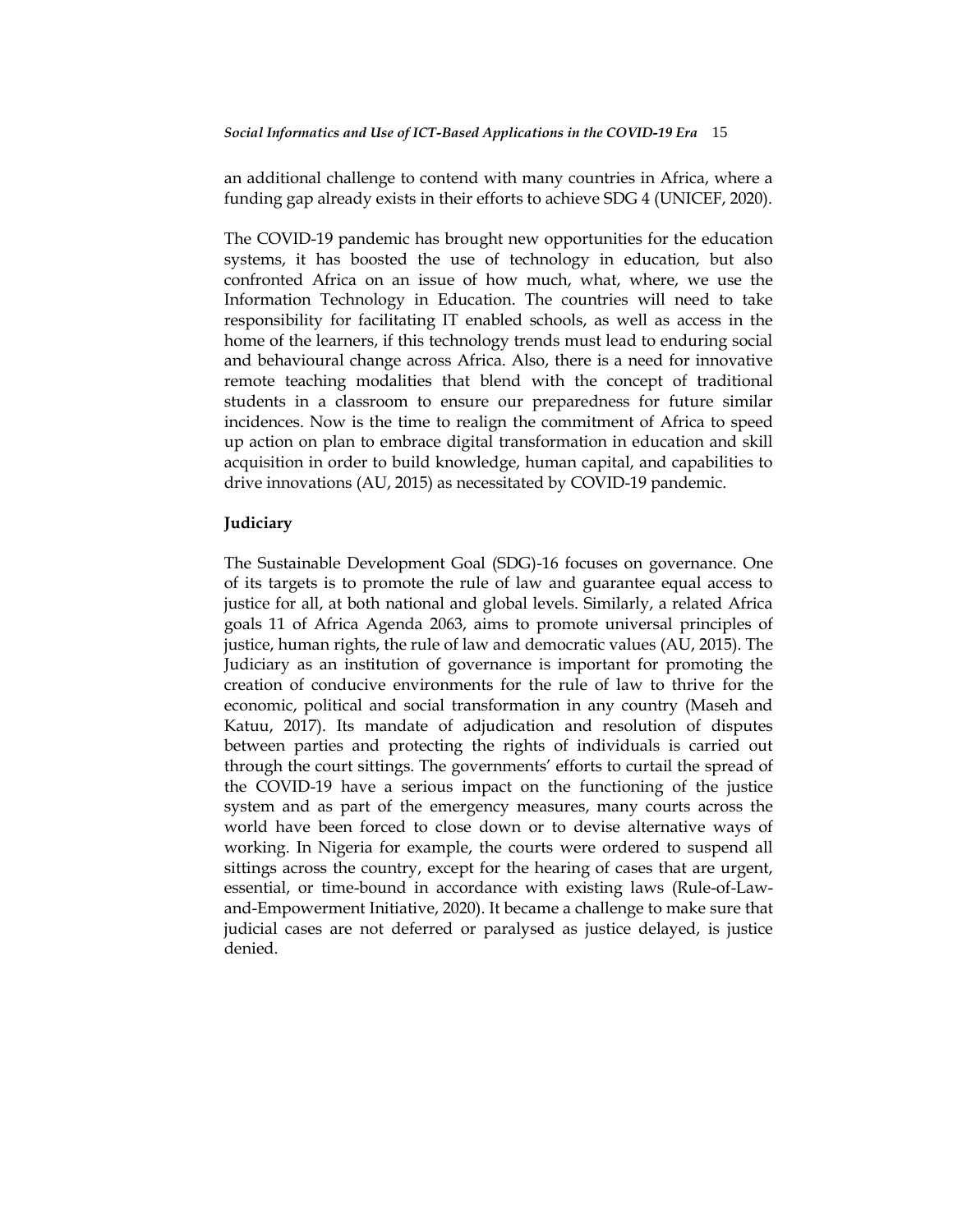To ensure a proper administration of justice, while still adhering to the prescriptions that would limit the spread of the virus, technology, including electronic trials has been used to replace traditional court hearings, across many countries. Indonesia had launched the electronic Court (e-Court) application on Friday, July 13, 2018, to modernize the justice administration. Through this e-Court application, cases can be registered electronically (e-filling), payment of case down payments electronically (e-payment), summons and notices to parties who litigate electronically (e-summons) (Pratiwi*et al.*, 2020). Saman and Heider (2012) also reported the implementation of electronic court applications in United States, Australia, Singapore, Canada, United Kingdom, and India. Prior to the pandemic, Kenyan judiciary had put in place guidelines that allow for digital proceedings. In July 2020, the Kenyan judiciary launched a system which enables petitioners to do an online filing and tracking of their cases. Matters such as plea and bail taking were easily attended to. It was also possible for clerks in the court to send Skype, Microsoft Teams, and Zoom links to the parties involved to join court sessions (Muendo, 2020). However, the utilisation of technological advancements to conduct court proceedings is dependent on the existence of necessary infrastructure including, but not limited to computer hardware, internet bandwidth, software, power supply and human capital to deploy and implement the solutions (Rule-of-Law-and-Empowerment Initiative, 2020). In Nigeria, the Ministry of Justice established ICT Studios with dedicated lines to facilitate the prosecution of civil and criminal cases virtually (Omohomhion, 2020).

However, the constitutionality of such virtual court hearings remains an issue. The Nigerian Attorney-General has emphasized the urgent need for a paradigm shift to adjust the judicial process and called for the implementation of the Judiciary Information Technology Policy adopted in 2012 to enable remote hearings. Generally in Africa, the challenge still remains the absence of necessary technological infrastructure and the policy framework.

It is noteworthy that the COVID-19 pandemic has compelled some institutions to fully adopt digital technologies due to social distancing norms and nationwide shutdowns (Olugasa, 2020). The use of technology in courts is becoming an inevitable solution to promote a more effective and timely administration of justice, to serve the means of avoiding gaps in the trial case flow, if there arise a similar circumstance, in the future. In order to fully utilise the existing technology in judiciary activities during and post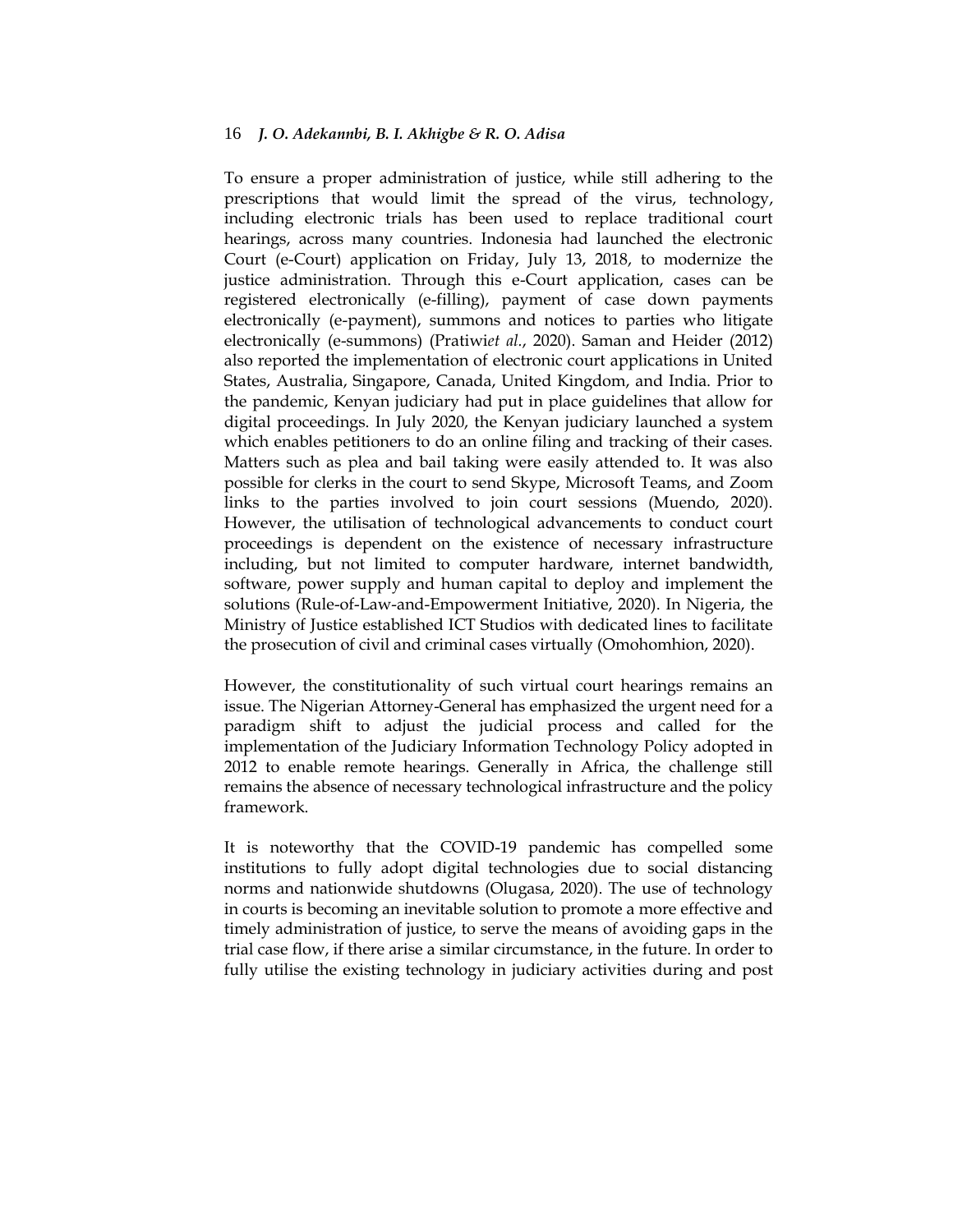COVID-19 pandemic, governments should adopt multi-stakeholder partnership in governance; partnerships with national and international organisations, social entrepreneurs and technology companies.

## **Conclusion and Recommendations**

This paper has shown that Africa is making some progress in the use of ICT-based applications in meeting the Sustainable Development and Africa Agenda 2063 goals especially during the COVID-19 pandemic. However, the pandemic has revealed the considerable digital divide that still exists in access to ICT infrastructure in Africa. African governments should realise that ICT is crucial to the continent's recovery and resilience during and post COVID-19 pandemic. Hence, innovative steps need to be taken to strengthen the ICT sector and ultimately make broadband infrastructure accessible and affordable for use.

### **References**

- Africa (2020). "Africa SDG index and dashboards report 2020: Leave no one behind to achieve the SDGs in Africa'. Available at: https://www.sustainabledevelopment.report/reports/2020-africasdg-index-and-dashboards-report.
- Ajadi, S. (2020). "COVID-19 and West Africa: Six key technology trends driving change". Available at: <https://www.gsma.com/> mobilefordevelopment/blog/covid-19-and-west-africa-six-keytechnology-trends-driving-change.
- Atkins, J.F., M. Buchling, D. Cerbone, Y. Lange, W. Maroun, M. Kok, A.J. Ram, A. Sebastian, Z. Wadee and W. van Ziji (2020). "Accounting governance and integrated thinking in the context of COVID-19".*Integrated Reporting Research.*Available at: [https://www.researchgate.net/deref/http%3A%2F%2Fdx.doi.org%2](https://www.researchgate.net/deref/http%3A%2F%2Fdx.doi.org%2F10.13140%2FRG.2.2.16791.19363) [F10.13140%2FRG.2.2.16791.19363.](https://www.researchgate.net/deref/http%3A%2F%2Fdx.doi.org%2F10.13140%2FRG.2.2.16791.19363)
- AU.(2015). "The African Union Commission Agenda 2063 Framework Document".*African Union*, *April*, 201. Available at: <https://au.int/sites/default/files/documents/36204-doc-agenda2063> \_popular\_version\_en.pdf%0Ahttp://www.un.org/en/africa/osaa/p df/au/agenda2063.pdf.
- Barbuto, A., A. Gilliland, R. Peebles, N. Rossi and T. Shrout (2020). "Telecommuting: Smarter Workplaces". *AEDE 4567: Assessing Sustainability Capstone Course*. Columbus: The Ohio State University. Available at: [https://kb.osu.edu/handle/1811/91648.](https://kb.osu.edu/handle/1811/91648)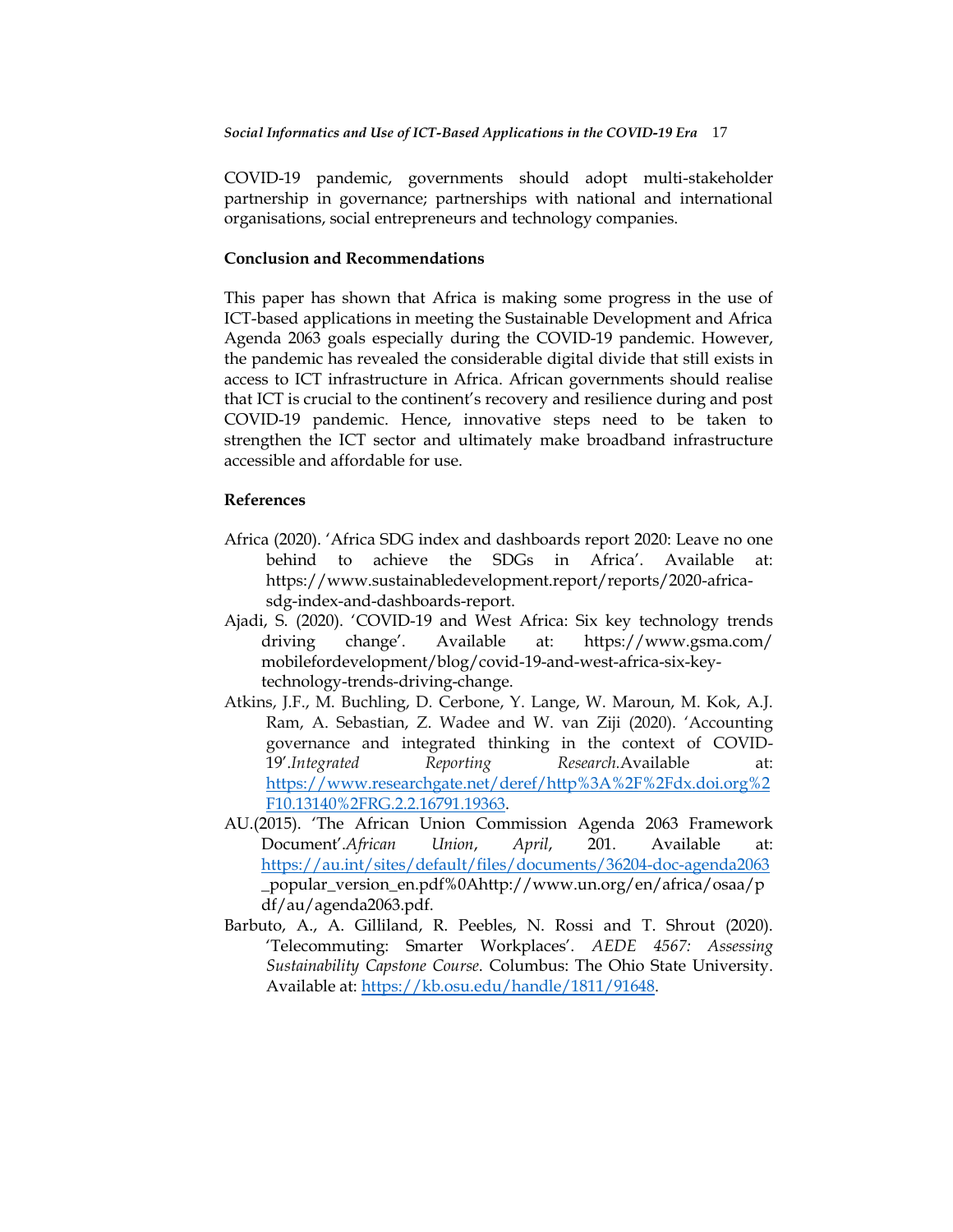- Boulos, M.N.K. and E.M. Geraghty (2020).'Geographical tracking and mapping of coronavirus disease COVID-19".*International Journal of Health Geographics,* 19(8), 2-12.
- Cerf, M. E. (2018). "The Sustainable Development Goals: Contextualizing Africa's Economic and Health Landscape'. *Global Challenges*, 2(8): 1800014 (1-7).
- CIPESA (2020). "How Technology is Aiding the Covid-19 Fight in Africa". Available at: https:// cipesa.org/2020/03/how-technology-is-aidingthe-covid-19-fight-in-africa/.
- Corporate Affairs Commission (2020)."Guidelines on holding of Annual General Meetings (AGM) of companies using proxies'. Available at: [https://www.cac.gov.ng/wp-content/uploads/2020/05/guidelines](https://www.cac.gov.ng/wp-content/uploads/2020/05/GUIDELINES-ON-HOLDING-OF-ANNUAL-GENERAL-MEETINGS..pdf)[on-holding-of-annual-general-meetings..pdf.](https://www.cac.gov.ng/wp-content/uploads/2020/05/GUIDELINES-ON-HOLDING-OF-ANNUAL-GENERAL-MEETINGS..pdf)
- Das, P. (2020). "The Future of the Entertainment Industry Beyond 2020'.*Entrepreneur* Available at: [https://www.entrepreneur.com/article /355741.](https://www.entrepreneur.com/article%20/355741)
- Dingel, J. and B. Neiman (2020). "How many jobs can be done at home?" *Becker Friedman Institute for Economics, University of Chicago*. Available at: https://bfi.uchicago.edu/wp-content/uploads/BFI\_ [White-Paper\\_Dingel\\_Neiman\\_3.2020.pdf.](https://bfi.uchicago.edu/wp-content/uploads/BFI_%20White-Paper_Dingel_Neiman_3.2020.pdf)
- EIB, (2020).'Africa's digital solutions to tackle COVID-19'. Available at: [https://www.eib.org/attachments/](https://www.eib.org/attachments)country/africa\_s\_digital\_solutions \_to\_tackle\_covid\_ 19\_en.pdf.
- eLearning Africa (2020). "The Effect of Covid-19 on Education in Africa and its Implications for the Use of Technology'.*EdTech*. Available at: https://doi.org/10.5281/zenodo.4018774.
- Eurofound and ILO (2017)."Working Anytime, Anywhere: The Effects on the World of Work". Publications Office of the European Union: Luxembourg, ILO: Geneva, Switzerland. Available at: [http://ilo.org/wcmsp5/groups/public/---dgreports/---dcomm/--](http://ilo.org/wcmsp5/groups/public/---dgreports/---dcomm/---publ/documents/publication/wcms_544138.pdf) [publ/documents/publication/wcms\\_544138.pdf](http://ilo.org/wcmsp5/groups/public/---dgreports/---dcomm/---publ/documents/publication/wcms_544138.pdf).
- Gelze, M. (2020). Solutions for the Covid-19 crisis in the field of banking and payment methods'. Available at: https://www.thalesgroup.com /en/solutions-covid-19-crisis-field-banking-and-payment-methods.
- Gomber, P., R.J. Kauffman, C. Parker and B.W. Weber (2018). "On the Fintech Revolution: Interpreting the Forces of Innovation, Disruption, and Transformation in Financial Services". *Journal of Management Information Systems*, 35(1), 220–265.
- Guyot, K. and I.V. Sawhill (2020). "Telecommuting will likely continue long after the pandemic". *Brookings Institution.*Available at: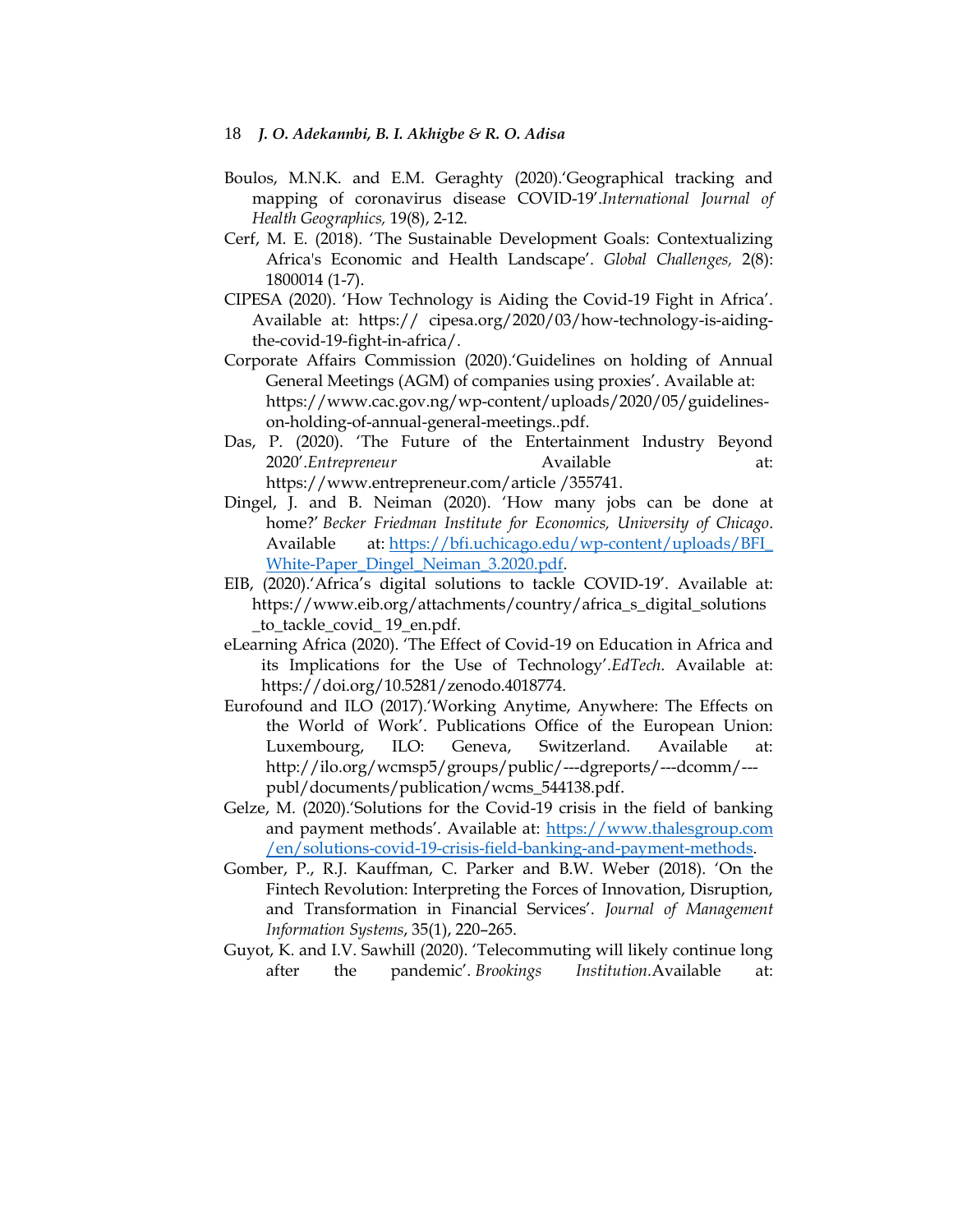https://www.brookings.edu/blog/upfront/2020/04/06/telecommu ting-will-likely-continue-long-after-the-pandemic.

- Hatayama, M., M. Viollaz and H. Winkler (2020). "Jobs' Amenability to Working from Home: Evidence from Skills Surveys for 53 Countries*'*. Policy Research Working Paper No. 9241. Washington DC: World Bank.
- Hruby, A. (2020). 'Coronavirus: Now is the time to invest in Africa's creative industries'. Available at: https://www.theafricareport.com /31417/coronavirus-now-is-the-time-to-invest-in-africas-creativeindustries.
- HSRC (2020).'COVID-19 ICT Market Boom'. Available at: https://www.prnewswire.com/news -releases/covid-19-ict-ai-bigdata-deep-learning-homecare-it-contact-tracing-e-health-blockcha intechnologies-pacs-teleradiology-other-ict-market-boom--up-to-68 billion-per-annum-301085189.html.
- ILO (2020a).'Work, employment and social outlook Trends 2020'. Available at: https://www.ilo.org/global/research/global-reports/ [weso/2020/lang--en/index.htm.](https://www.ilo.org/global/research/global-reports/%20weso/2020/lang--en/index.htm)
- ILO (2020b). "Teleworking during the Covid-19 pandemic and beyond: A practical guide". Available at: [https://www.ilo.org/wcmsp5/](https://www.ilo.org/wcmsp5/%20groups/public/---ed_protect/---protrav/---travail/documents/%20publication/wcms_751232.pdf)  [groups/public/---ed\\_protect/---protrav/---travail/documents/](https://www.ilo.org/wcmsp5/%20groups/public/---ed_protect/---protrav/---travail/documents/%20publication/wcms_751232.pdf)  [publication/wcms\\_751232.pdf.](https://www.ilo.org/wcmsp5/%20groups/public/---ed_protect/---protrav/---travail/documents/%20publication/wcms_751232.pdf)
- ILO (2020c). "Working from Home: Estimating the worldwide potential-Policy brief". Available at[:https://www.ilo.org/wcmsp5/groups/](https://www.ilo.org/wcmsp5/groups/%20public/---ed_protect/---protrav/---travail/documents/%20briefingnote%20/wcms_743447.pdf)  [public/---ed\\_protect/---protrav/---travail/documents/ briefingnote](https://www.ilo.org/wcmsp5/groups/%20public/---ed_protect/---protrav/---travail/documents/%20briefingnote%20/wcms_743447.pdf) [/wcms\\_743447.pdf.](https://www.ilo.org/wcmsp5/groups/%20public/---ed_protect/---protrav/---travail/documents/%20briefingnote%20/wcms_743447.pdf)
- International Telecommunications Union (2019).'Measuring digital development: Facts and figures 2019'. Available at: https:// www.itu.int/en/ITUD/Statistics/Documents/facts/FactsFigures201 9.pdf.
- Iwuoha, V.C., E.N. Ezeibe and C.C. Ezeibe (2020)."Glocalization of COVID-19 responses and management of the pandemic in Africa".*Local Environment,* 25(8), 641-647.
- Khemani, S. (2020).'An Opportunity to Build Legitimacy and Trust in Public Institutions in the Time of COVID-19".In Research & Policy Briefs from the World Bank Malaysia Hub, #32. DOI: 10.1596/33715.
- Kling, R. (1999). "What is Social Informatics and Why Does it Matter?".*D-Lib Magazine* Available at: [https://www.dlib.org/dlib/january99/kling/](https://www.dlib.org/dlib/january99/kling/%2001kling.html)  [01kling.html.](https://www.dlib.org/dlib/january99/kling/%2001kling.html)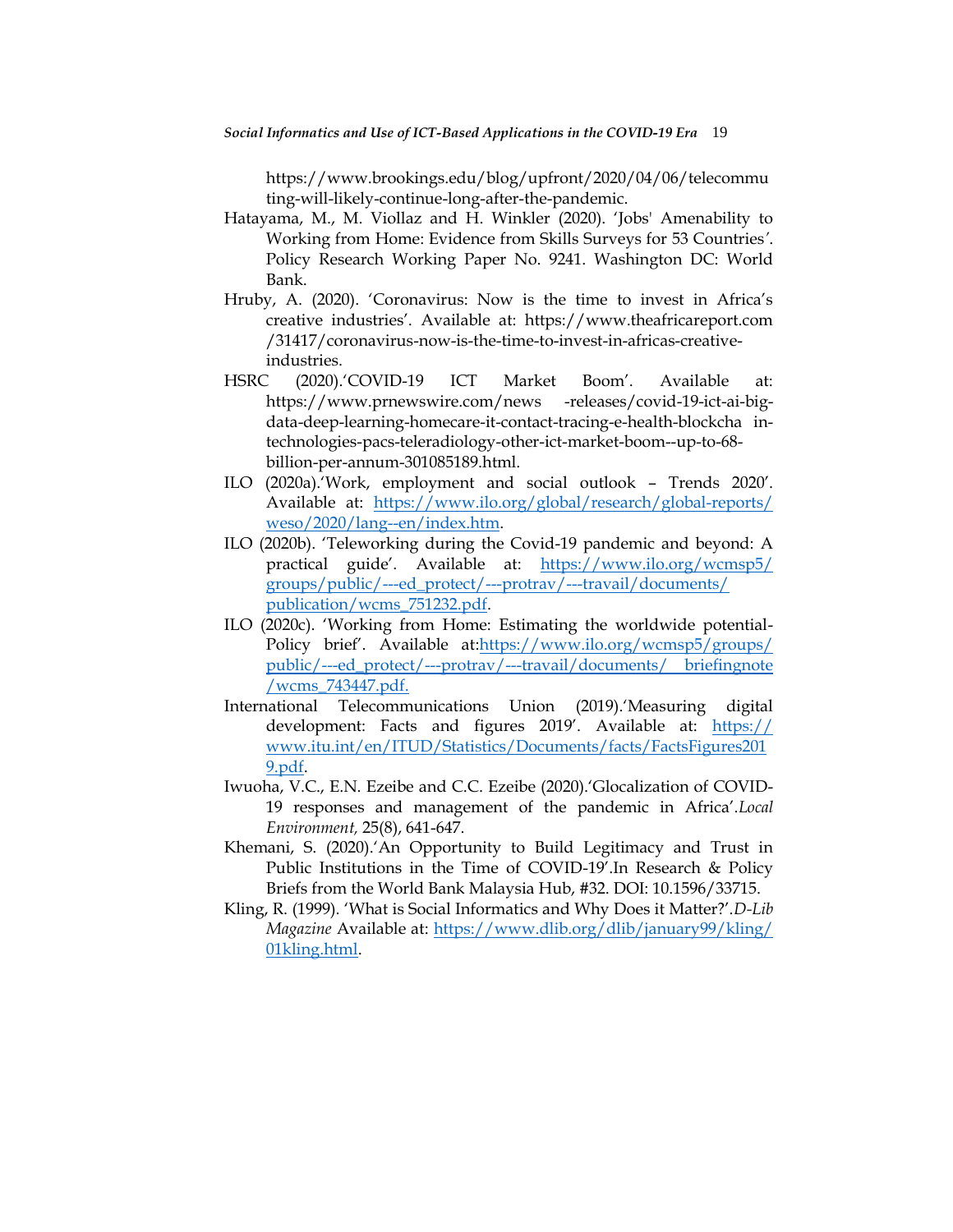- Kochhar, R. and J.S. Passel (2020). "Telework may save U.S. jobs in COVID-19 downturn, especially among college graduates'. Available at: https://www.pewresearch.org/fact-tank/2020/05/06/teleworkmay-save-u-s-jobs-in-covid-19-downturn-especially-among-collegegraduates.
- Liu, J.X., Y. Goryakin, A. Maeda, T. Bruckner and R. Scheffler (2017).'Global Health Workforce Labor Market Projections for 2030".*Human Resources for Health,* 15(11): 1 -12.
- Maseh, E. and S. Katuu (2017). The Kenyan Judiciary"s Open Government Initiative: prospects and challenges. *Journal of Science and Technology Policy Management*, *8*(1), 76–94. https://doi.org/10.1108/JSTPM-04- 2016-0007.
- Melamedov, L. (2020a). "COVID-19 vs the Banking Industry: Solutions and Impact". Available at:https://www.lightico.com/blog/coronaviruscovid-19-and-the-banking-industry-impact-and-solutions.
- Melamedov, L. (2020b). "Neobanks and the Traditional Banks lightico"Available at: https://www.lightico.com/blog/the-neobanksare-coming-is-your-traditional-bank-ready.
- Moya, R.G. (2020). "The current COVID-19 pandemic in Africa: Economic effects of the pandemic on the continent. Actions to be taken'. Available at: [https://atalayar.com/en/content/current-covid-19](https://atalayar.com/en/content/current-covid-19-pandemic-africa) [pandemic-africa.](https://atalayar.com/en/content/current-covid-19-pandemic-africa)
- Muendo, M. (2020). "Kenya is struggling to deliver justice online: what needs to be done".Available at: [https://theconversation.com/kenya](https://theconversation.com/kenya-is-struggling-to-deliver-justice-online-what-needs-to-be-done-139675)[is-struggling-to-deliver-justice-online-what-needs-to-be-done-139675.](https://theconversation.com/kenya-is-struggling-to-deliver-justice-online-what-needs-to-be-done-139675)
- National Bureau of Statistics (2020)."Nigerian Gross Domestic Product Report – Q4 and Full year 2019".*National Bureau of Statistics.*
- Nicola, M., Z. Alsafi, C. Sohrabi, A. Kerwan, A. Al-Jabir, C. Iosifidis and R. Agha (2020). "The socio-economic implications of the coronavirus pandemic (COVID-19): A review'. *International journal of surgery (London, England),* 78, 185.
- Oertli, K. (2020). "How digital innovations helped banks adapt during COVID-19". Available at: [https://www.weforum.org/agenda/](https://www.weforum.org/agenda/%202020/08/how-digital-innovations-helped-banks-adapt-during-covid-19/)  [2020/08/how-digital-innovations-helped-banks-adapt-during-covid-](https://www.weforum.org/agenda/%202020/08/how-digital-innovations-helped-banks-adapt-during-covid-19/)[19/.](https://www.weforum.org/agenda/%202020/08/how-digital-innovations-helped-banks-adapt-during-covid-19/)
- Okwumbu, R. (2020). "How COVID-19 has hit the advertising and entertainment industries'. Available at: [https:h](https://nairametrics.com/2020/05/16/how-covid-19-has-hit-the-advertising-and-entertainment-industries-effiong/)ttps:// nairametrics.com/2020/05/16/how-covid-19-has-hit-the-advertisingand-entertainment-industries-effiong.
- Olugasa, O. (2020). "Utilising technology in making the Nigerian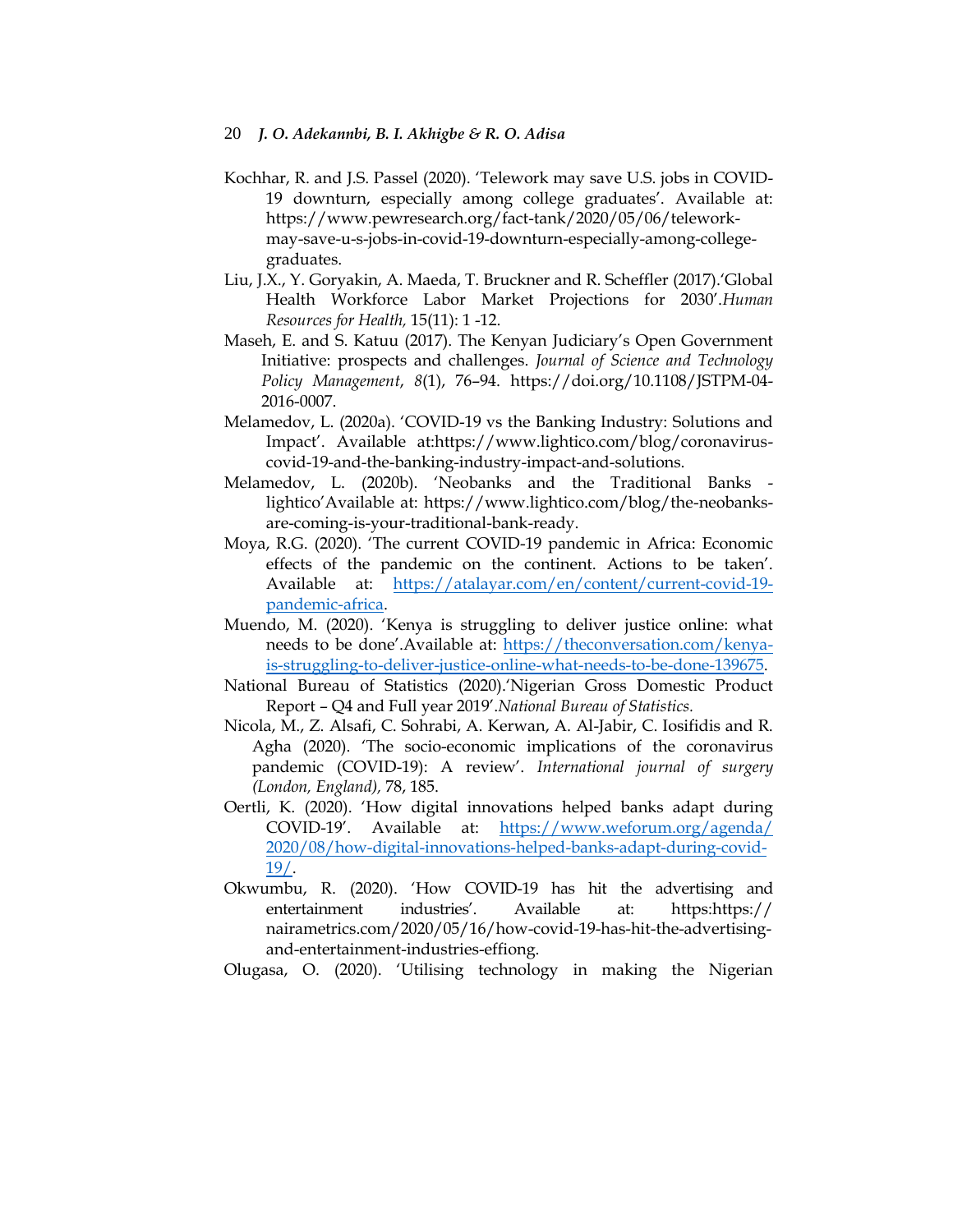administration of criminal justice act effective for criminal trials".*International Journal for Court Administration*, *11*(2), 1–11. https://doi.org/10.36745/IJCA.332.

- Pew Research Centre (2020). "Most Americans say Coronavirus outbreak has impacted their lives'. Available at: [https://www.pewsocialtrends.org/2020/03/30/most-americans-say](https://www.pewsocialtrends.org/2020/03/30/most-americans-say-coronavirus-outbreak-has-impacted-their-lives/)[coronavirus-outbreak-has-impacted-their-lives/.](https://www.pewsocialtrends.org/2020/03/30/most-americans-say-coronavirus-outbreak-has-impacted-their-lives/)
- Pratiwi, S. J., Steven, S., and Permatasari, A. D. P. (2020). "The Application of e-Court as an Effort to Modernize the Justice Administration in Indonesia: Challenges & Problems". *Indonesian Journal of Advocacy and Legal Services*, *2*(1), 39–56. https://doi.org/10.15294/ijals.v2i1.37718.
- PWC (2017). 'Perspectives from the Global Entertainment and Media Outlook 2017–2021: Curtain up! User experience takes center stage". Available at: [https://www.pwc.com/gx/en/entertainment](https://www.pwc.com/gx/en/entertainment-media/pdf/outlook-2017-curtain-up.pdf)[media/pdf/outlook-2017-curtain-up.pdf.](https://www.pwc.com/gx/en/entertainment-media/pdf/outlook-2017-curtain-up.pdf)
- Raad, B., and M. Khan (2020). The role of e-learning in Covid-19 crisis'. *International Journal of Creative Research Thoughts (IJCRT)* 8(3): 3135- 3138. Available at: <https://www.researchgate.net/publication/> 340999258\_the\_role\_of\_e-learning\_in\_covid-19\_crisis.
- Rule-of-Law-and-Empowerment Initiative (2020).'An assessment of Covid 19 on the judiciary". Available at: [https://www.partnersnigeria.org](https://www.partnersnigeria.org/) /an-assessment-of-covid-19-on-the-judiciary/.
- Salami, I. (2019).'Alternative Financing Approaches and Regulation in Africa".In *Extending Financial Inclusion in Africa* (pp. 279- 297).Academic Press.
- Saman, W. and A. Haider (2012). "Electronic Court Records Management: A Case Study". *Journal of E-Government Studies and Best Practices*, *2012*, 1– 11. https://doi.org/10.5171/2012.925115.
- Semo, B.W., and S.M. Frissa (2020). "The mental health impact of the COVID-19 pandemic: Implications for sub-Saharan Africa". *Psychology Research and Behavior Management*, 13, 713-720.
- Silvia, M. (2020)."The Importance of Monitoring and Improving ICT Use in Education Post-Confinement Data for Sustainable Development".*15 Mayo*, 1–8. Available at: https://sdg.uis.unesco.org/2020/05/15/theimportance-of-monitoring-and-improving-ict-use-in-education-postconfinement/.
- Spataro, J. (2020). 'Remote work trend report: Meetings'. Available at: [https://www.microsoft.com/en-us/microsoft-365/blog/2020/04/](https://www.microsoft.com/en-us/microsoft-365/blog/2020/04/%2009/remote-work-trend-report-meetings/)  [09/remote-work-trend-report-meetings/.](https://www.microsoft.com/en-us/microsoft-365/blog/2020/04/%2009/remote-work-trend-report-meetings/)